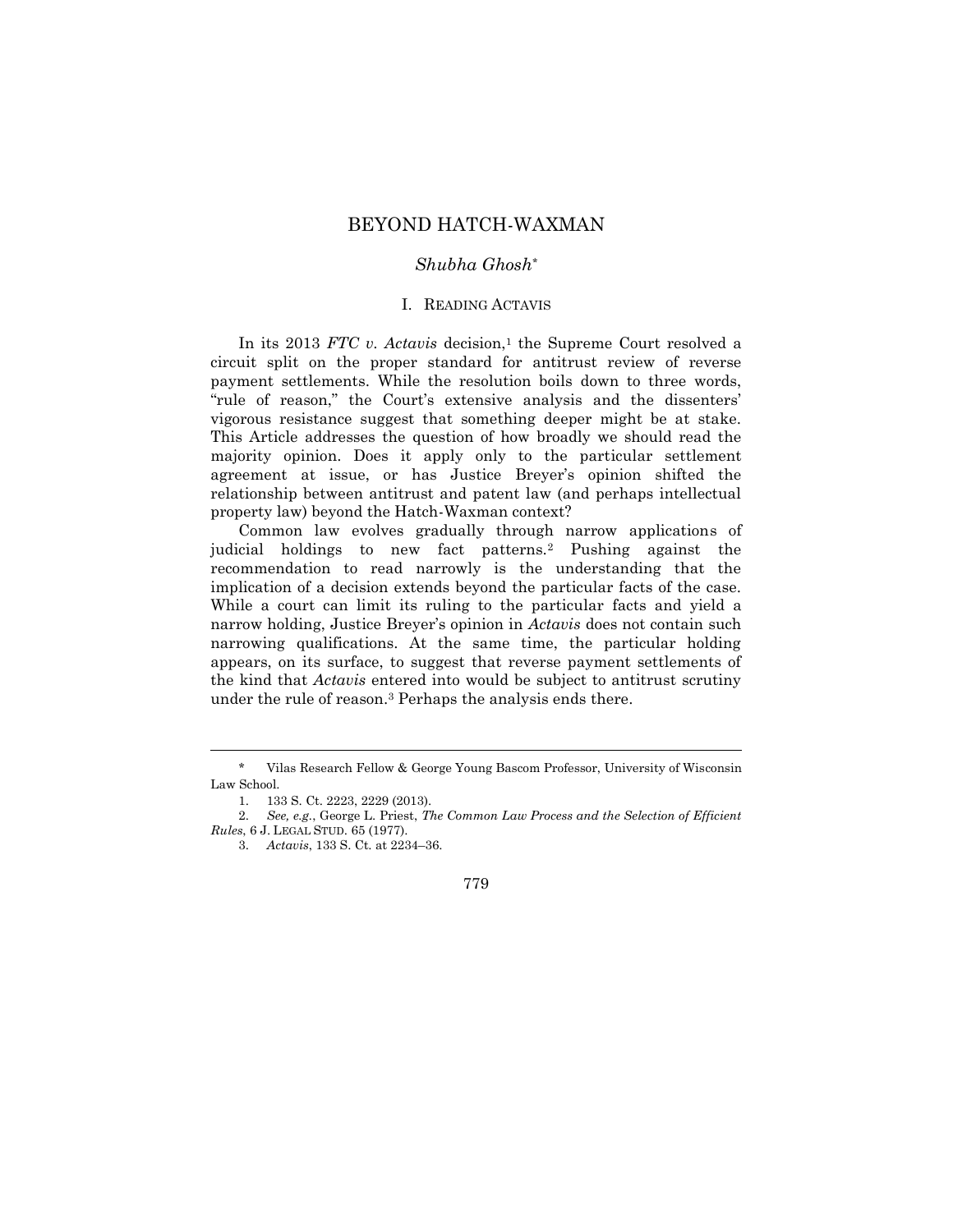However, Justice Breyer and Chief Justice Roberts engage in an extensive debate about the relationship between patent and antitrust law.<sup>4</sup> Chief Justice Roberts takes the side that as long as the patent owner is enforcing her rights within the scope of the patent, there is no antitrust scrutiny.<sup>5</sup> Justice Breyer, by contrast, urges a different principle: A patent owner can violate the antitrust laws even if acting within the scope of rights provided by the patent grant.<sup>6</sup> The Breyer-Roberts exchanges hint at some broader ruling that lurks beyond the narrow factual context. As this Article shows, many advocates have attempted to ferret out that potentially game-changing principle in cases that are not within the purview of the Hatch-Waxman Act.

Before examining how the *Actavis* decision resonates in advocacy outside of the Hatch-Waxman domain, it is worth examining possible broader readings of Justice Breyer's decision. There are three possibilities: (1) the ruling is about the antitrust scrutiny of all settlements; (2) the ruling is about the antitrust treatment of regulated industries; and (3) the ruling is about the relationship between patent and antitrust beyond the context of generic entry into markets with pharmaceutical patents. Each of these interpretations finds some support in legal materials post-*Actavis*. The central argument of this Article is that the strongest support is for the third reading.

While the evidence in Section Two shows support for reading *Actavis* as a case about settlements and antitrust, that is a narrow reading of the decision, perhaps no broader than limiting the *Actavis* ruling to the reverse payment situation. Justice Breyer does cite antitrust cases involving settlements, but his analysis reaches out to other potential abuses giving rise to antitrust liability.<sup>7</sup> Furthermore, Chief Justice Roberts limits antitrust scrutiny of patents to two situations: fraud in the patent office (or *Walker Process* claims) or sham litigation (or lawsuits brought solely to hurt a competitor).<sup>8</sup> Reducing the *Actavis* ruling solely to situations involving the settlement of lawsuits seems to parallel Justice Roberts's second exception. However, the majority rejects the

<sup>4.</sup> *Id.* "Whether a particular restraint lies 'beyond the limits of the patent monopoly' is a conclusion that flows from that analysis and not, as THE CHIEF JUSTICE suggests, its starting point." *Id.* at 2231–32 (internal citation omitted).

<sup>5.</sup> Patent law "provides an exception to antitrust law, and the scope of the patent i.e., the rights conferred by the patent—forms the zone within which the patent holder may operate without facing antitrust liability." *Id.* at 2238 (Roberts, C.J., dissenting).

<sup>6.</sup> *Id.* at 2231.

<sup>7.</sup> *Id.* at 2231–33.

<sup>8.</sup> *Id.* at 2239 (Roberts, C.J., dissenting) (citing Walker Process Equip., Inc. v. Food Mach. & Chem. Corp., 382 U.S. 172, 177 (1965); Prof'l Real Estate Investors, Inc. v. Columbia Pictures Indus., Inc., 508 U.S. 49, 60–61 (1993)).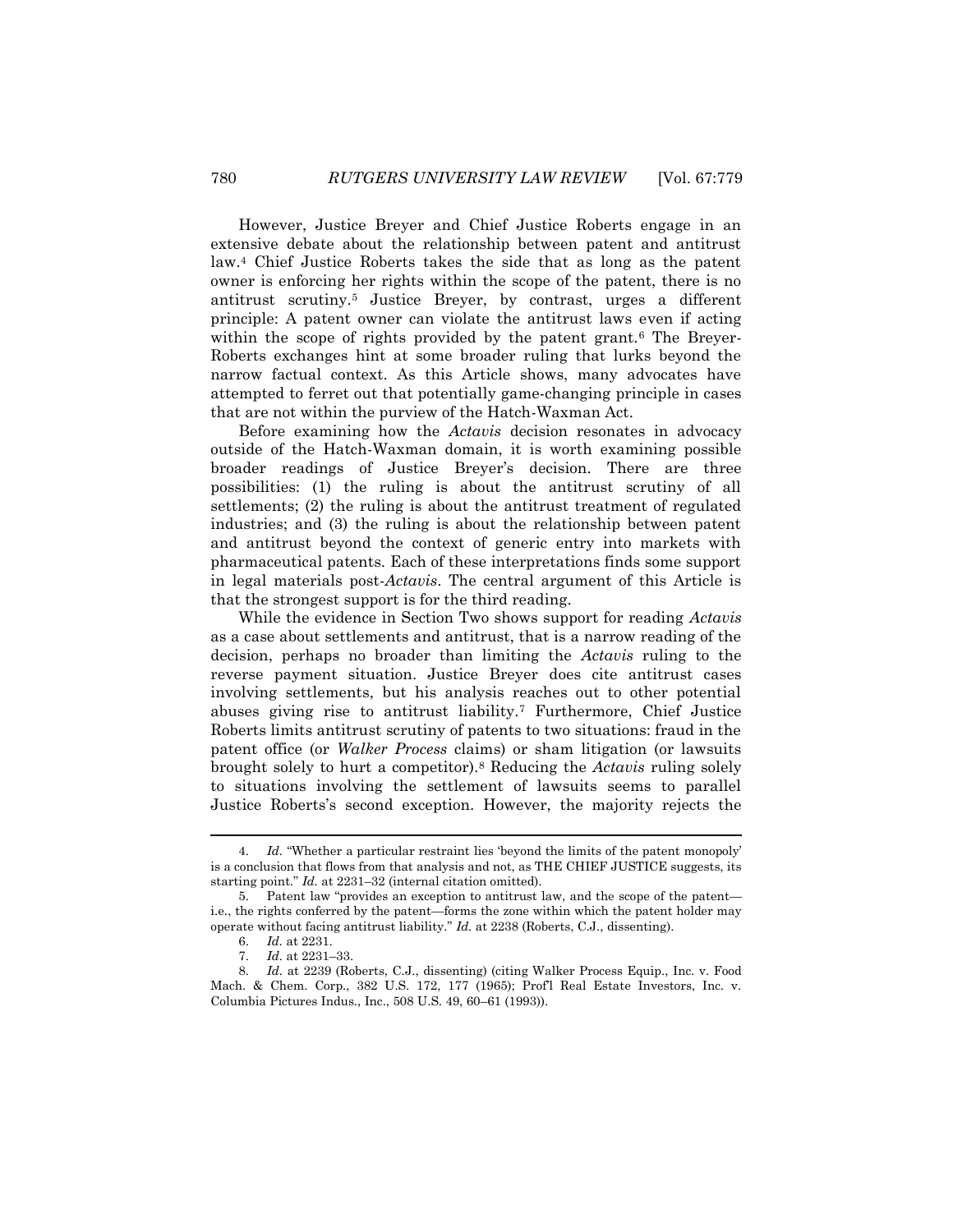narrow purview of antitrust advocated by Chief Justice Roberts.<sup>9</sup> Therefore, the narrowest of the three possible broad readings of *Actavis* is too restrictive and not consistent with the language and reasoning of the majority.

Similarly, to conclude that *Actavis* is about antitrust treatment of regulated industries is also narrow, but for different reasons. The use of the term "regulated industries" might appear quaint as harkening back to a time when there was more active regulation of particular industries, sometimes deemed as natural monopolies.<sup>10</sup> With the deregulatory wave of the 1970s and after, one might conclude that "regulated industries" refers to a null set. That conclusion would not be accurate. Perhaps more accurately stated, the past few decades have seen a shift in the extent, form, and type of regulation. The issue is how antitrust law should apply to situations where there is some regulatory structure imposed by Congress. Did Congress by imposing regulation intend to preclude antitrust or can the two regimes coexist?

Notice that the last question is identical to the core question in *Actavis*: What is the relationship between antitrust and patent laws? Not surprisingly, the majority decision may speak to the broader question of regulation and antitrust. A key precedent addressing this broader question is the Supreme Court's 2004 decision in *Verizon v. Trinko*, in which the Court upheld a rejection of a Section Two claim because of a conflict with Congress's regulatory scheme for the deregulated telecommunications industry.<sup>11</sup> Writing for the majority, Justice Scalia famously asserted that courts should defer to congressional judgments about how to structure markets.<sup>12</sup> Could some similar reasoning be at work in Justice Breyer's opinion?

The answer is not entirely clear. Justice Breyer does cite the *Trinko* opinion, but in an oblique way.<sup>13</sup> His reference is brief and not developed and perhaps best characterized as dicta. While Justice Breyer cites

<sup>9.</sup> *See Actavis*, 133 S. Ct. at 2230–31.

<sup>10.</sup> As the Court has stated: "In the absence of a specific statutory immunity . . . such exemptions are not lightly to be implied. Furthermore, no sweeping antitrust exemption is warranted, as it has been in cases involving certain pervasively regulated industries, under the doctrine of 'primary jurisdiction.'" Otter Tail Power Co. v. United States, 410 U.S. 366, 390 (1973) (internal citations omitted).

<sup>11.</sup> Verizon Commc'ns, Inc. v. Law Offices of Curtis V. Trinko, LLP, 540 U.S. 398, 408 (2004).

<sup>12.</sup> "The Sherman Act is indeed the 'Magna Carta of free enterprise,' but it does not give judges *carte blanche* to insist that a monopolist alter its way of doing business whenever some other approach might yield greater competition." *Id.* at 415–16 (citing United States v. Topco Assocs., Inc., 405 U.S. 596, 610 (1972)).

<sup>13.</sup> *Actavis*, 133 S. Ct. at 2233.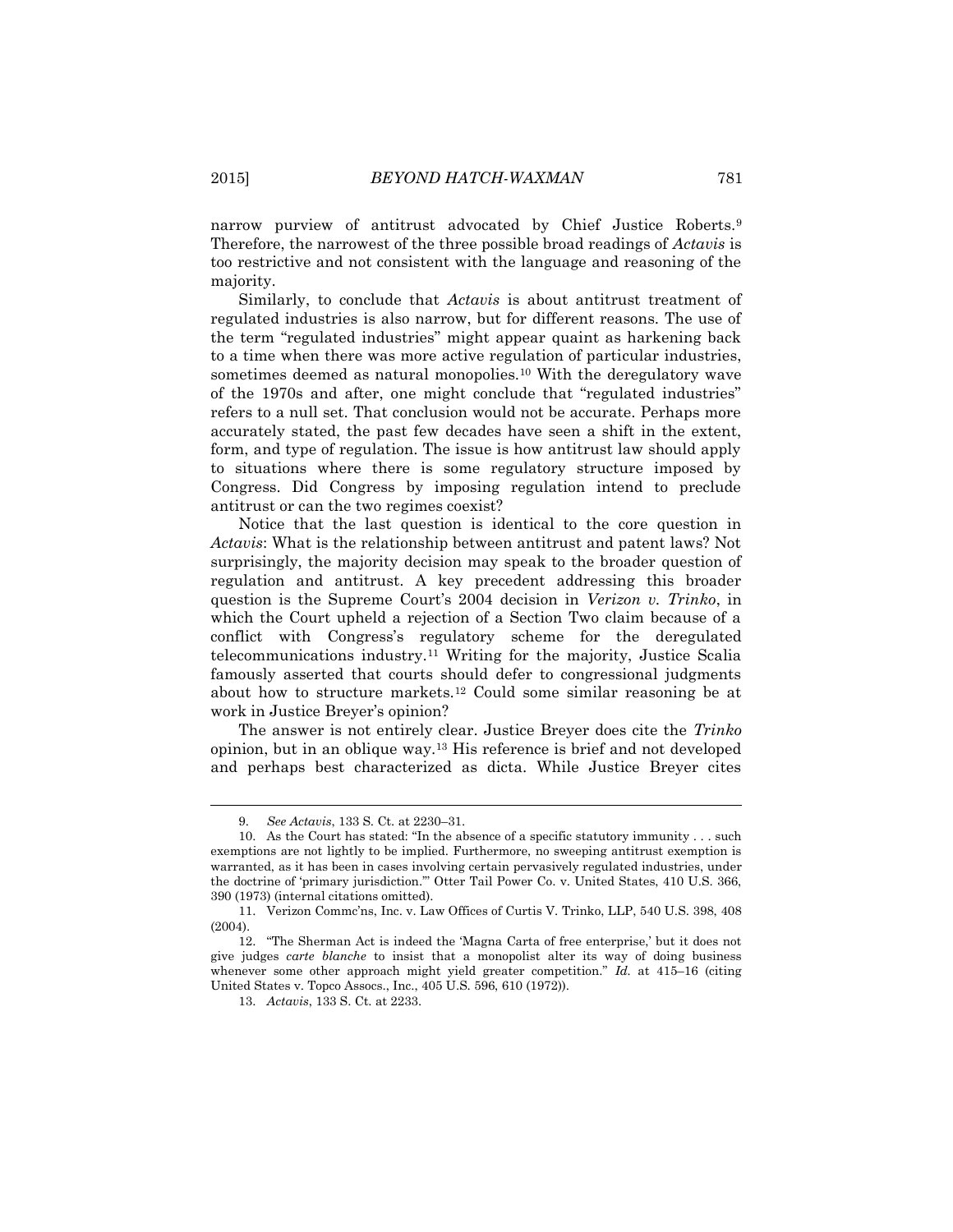*Trinko* to remind us that collusion is the supreme evil of antitrust,<sup>14</sup> there is little doubt about that proposition, except for perhaps the extreme characterization as "supreme evil." He does not quote Justice Scalia's language from *Trinko*. Nor does Justice Breyer engage in any discussion of the role of antitrust in industries subject to alternative forms of congressional regulation. Nonetheless, the formal similarities with the *Trinko* decision—antitrust in a domain where Congress has imposed regulation—suggest that *Actavis* and *Trinko* may be part of a broader class of antitrust thinking.

The third option overlaps with the second (option), but is limited to the question of how antitrust relates to patent law. This last possible broad reading of *Actavis* might extend more generally to the relationship with intellectual property. However, for the purposes of this Article (and the Symposium), let us focus squarely on patent law. The best case exists for concluding that Justice Breyer's opinion shifts our understanding of how antitrust and patent laws connect. Chief Justice Roberts's minimalist role for antitrust scrutiny contrasts with Justice Breyer's more expansive view. This contrast supports the third option. Also, in support are the notable number of post-*Actavis* cases in which the arguments of *Actavis* are extended to non-reverse payment situations. These notable cases raise issues of copyright law, trademark law, and licensing. While it is true that there is no judicial opinion that endorses a broad reading of *Actavis*, the short period after the 2013 decision gives witness to work by advocates who have, with some degree of early success, pushed *Actavis* beyond its facts.<sup>15</sup> This level of advocacy suggests that *Actavis* might mark a shift in how we think about antitrust review of patent law, and beyond.

One important set of cases where *Actavis* could extend involves settlement of *inter partes* review proceedings brought under the America Invents Act.<sup>16</sup> These proceedings will be discussed in greater detail in Section Two. Briefly, they involve administrative actions brought by private parties seeking to invalidate or narrow patent claims. These proceedings have been added and modified by the patent reforms of 2011 and went into full effect in March 2013, a few months before the *Actavis*

<sup>14.</sup> *Id.*

<sup>15.</sup> *See generally* Brief of Mem'l Sloan-Kettering Cancer Ctr. & Icahn Sch. of Med. et al. as Amici Curiae Supporting Petitioners, Kimble v. Marvel Enter., Inc., (U.S. Feb. 24, 2014) (No. 13-720), 2014 WL 768320 (example of citation to *Actavis* in amicus brief).

<sup>16</sup>*. See generally* Medline Indus., Inc., v. Hartman AG, No. IPR 2013-00173, 2014 WL 1097371 (Patent Tr. & App. Bd. Mar. 19, 2014) (example of settlement of *inter partes* review).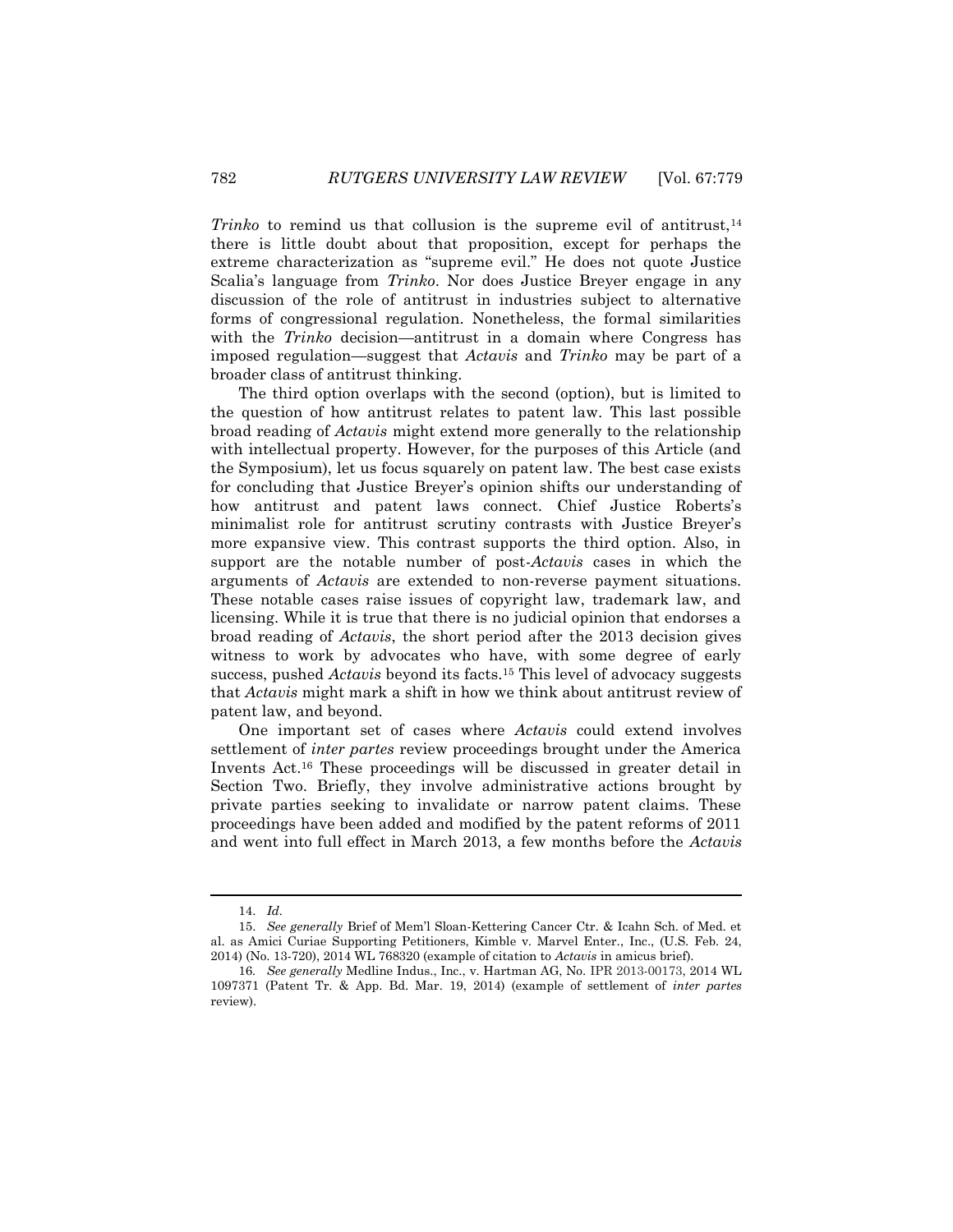decision.<sup>17</sup> Settlements of *inter partes* proceedings typically involve challengers giving up claims in exchange for payment from the patent owner. Should these settlements be deemed suspect under *Actavis*? The argument has been made without any clear resolution yet. This Article makes the case for antitrust scrutiny of these settlements because the *Actavis* decision stands for the proposition that antitrust law should broadly limit patent law on the grounds of competition policy.

The Article proceeds as follows: Section Two offers a summary of the treatment of *Actavis* in contexts beyond that of reverse payment settlements. Section Three analyzes these differing contexts and presents the case for the third option for understanding *Actavis*. The topic of settlements of United States Patent and Trademark Office (USPTO) administrative proceedings is the key argument of Section Three. The Article ends with a conclusion and summary.

## II. TRACING ACTAVIS

Identifying *Actavis*'s reach beyond Hatch-Waxman began with a search on Westlaw of authorities citing the Supreme Court decision. The search was conducted in early December 2014 and it uncovered over 600 citing authorities since June 2013. Thirty-six citations were based in case law and 353 consisted of law reviews and legal periodicals. While I will discuss the case law tangentially through an analysis of trial and appellate documents, it was instructive to examine other sources. Specifically, following the nomenclature of Westlaw, I looked at sixteen Administrative Decisions and Guidance documents, three administrative filings, sixteen practice materials, and 276 litigation documents. The litigation documents consisted of supporting motions and briefs that accompanied the thirty-six cases in which *Actavis* was cited as well as several other cases. Culling through these materials, I discarded authorities that exclusively discussed *Actavis* as a matter of the Hatch-Waxman Act. The remaining documents serve as the basis for the analysis that follows.

<sup>17.</sup> *See* UNITED STATES PATENT AND TRADEMARK OFFICE, *INTER PARTES* DISPUTES, http://www.uspto.gov/aia\_implementation/bpai.jsp (last visited Apr. 17, 2015) [hereinafter *INTER PARTES* DISPUTES]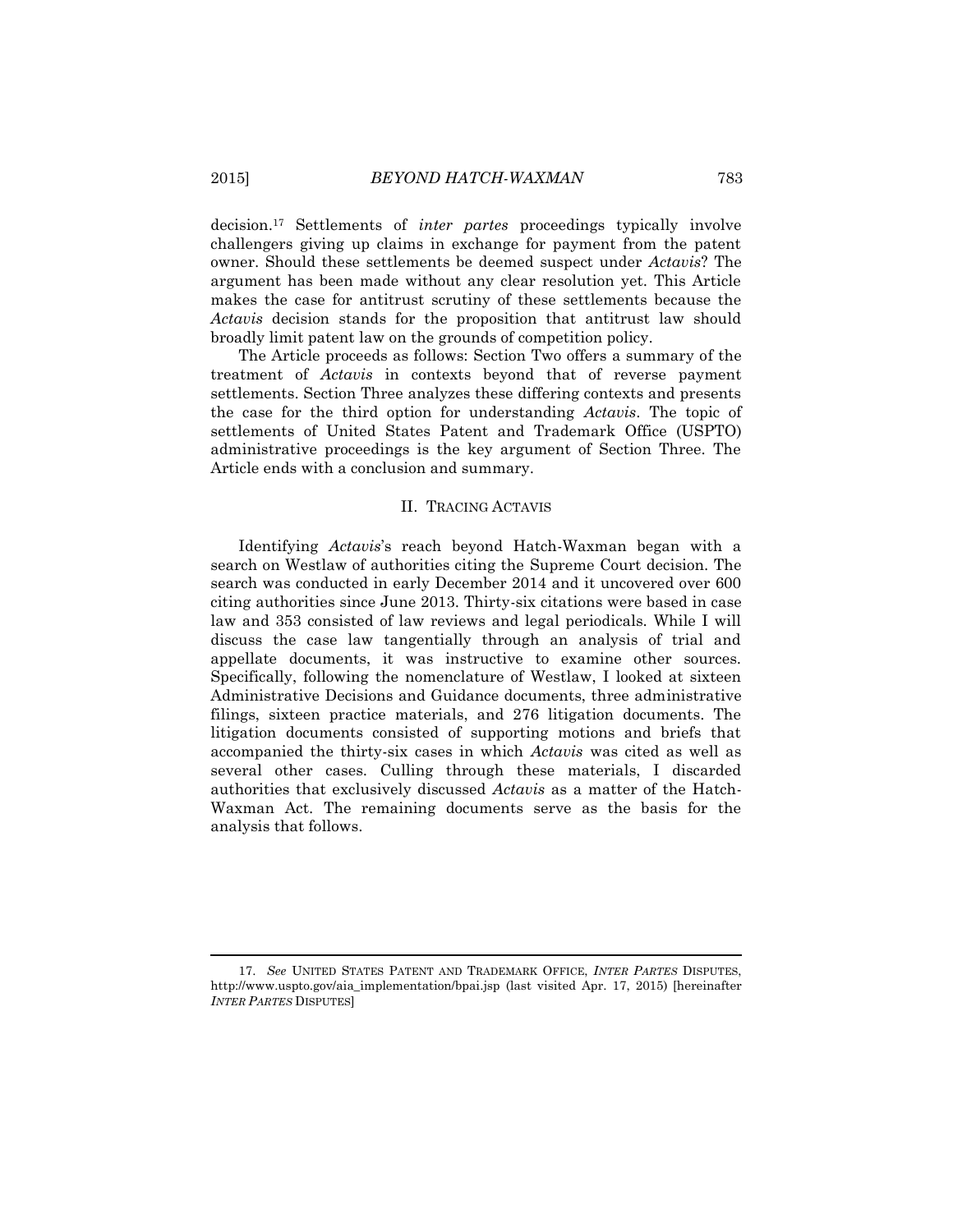#### A. *Administrative Decisions and Guidance*

These sixteen references include: speeches made by FTC Commissioners (Wright, Brill, Ohlhausen),<sup>18</sup> Assistant Attorney General of the Antitrust Division of the Department of Justice (Bill Baer),<sup>19</sup> the Director of the Bureau of Competition for the FTC (Deborah Feinstein), 20 and a short press release from the FTC announcing the filing of an amicus brief in a case involving authorized generics.<sup>21</sup> Ten of these references discuss *Actavis* solely in terms of reverse payment settlements and the Hatch-Waxman Act.<sup>22</sup> The other six discuss the decision in broader terms, in some instances very glibly, in others with greater depth.<sup>23</sup>

21. Press Release, FTC, Federal Trade Commission Submits Proposed Amicus Brief Concerning "No-Authorized-Generic" Commitments in Drug Companies' Patent Settlements (Aug. 16, 2013) [hereinafter FTC Submits Proposed Amicus Brief] (on file with author).

22. *See, e.g.*, Joshua D. Wright, Comm'r, FTC, *FTC v. Actavis* & the Future of Reverse Payment Cases, Concurrences Annual Dinner (Sept. 26, 2013); Wright, Analysis of Reverse Payment Settlements After *Actavis*, *supra* note 18; Terrell McSweeny, Comm'r, FTC, Remarks at the Private Antitrust Enforcement Conference (Dec. 2, 2014); Feinstein, Director's Report, *supra* note 20; Ohlhausen, A Pragmatist's Approach, *supra* note 18; FTC, FTC Submits Proposed Amicus Brief, *supra* note 21; Baer, Connecting the Antitrust Dots, *supra* note 18; Joshua D. Wright, Comm'r, FTC, Does The FTC Have A New IP Agenda?, 2014 Milton Handler Lecture: "Antitrust in the 21st Century," The New York City Bar Ass'n (Mar. 11, 2014) [hereinafter Wright, Does The FTC Have A New IP Agenda?]; Bill Baer, Assistant Att'y Gen., Antitrust Div., U.S. Dep't of Justice, Public & Private Antitrust Enforcement in the U.S., Remarks as Prepared for Delivery to European Competition Forum 2014 (Feb. 11, 2014) [hereinafter Remarks as Prepared for Delivery to European Competition Forum]; Bill Baer, Assistant Attorney Gen., Antitrust Div., U.S. Dep't of Justice, Pub. & Private Antitrust Enforcement in the U.S., Remarks as Prepared for Delivery to the New York State Bar Ass'n (Jan. 30, 2014).

23. *See, e.g.*, Julie Brill, Comm'r, FTC, What's Past is Prologue: FTC's Competition & Consumer Protection Priorities, ABA Fall Forum Keynote Address (Nov. 6, 2014); Joshua D. Wright, Comm'r, FTC, The FTC's Role in Shaping Antitrust Doctrine: Recent Successes &

<sup>18.</sup> Joshua D. Wright, Comm'r, FTC, Antitrust Analysis of Reverse Payment Settlements After *Actavis*: Three Questions and Proposed Answers, Remarks at the American Bar Ass'n's Antitrust Masters Course VII in Williamsburg, Virginia (Oct. 10, 2014) [hereinafter Wright, Analysis of Reverse Payment Settlements After *Actavis*]; Julie Brill, Comm'r, FTC, Antitrust & Innovation: Rebalancing the Scale, Statement at the Int'l Bar Ass'n Meeting (Sept. 14, 2013) [hereinafter Brill, Antitrust & Innovation]; Maureen K. Ohlhausen, Comm'r, FTC, A Pragmatist's Approach to Navigating the Intersection of IP & Antitrust, Statement at the 2013 Standards & Patents Conference, London, United Kingdom (Dec. 4, 2013) [hereinafter Ohlhausen, A Pragmatist's Approach].

<sup>19.</sup> Bill Baer, Assistant Att'y Gen., Antitrust Div., U.S. Dep't of Justice, Connecting the Antitrust Dots: In Praise of Herbert Hovenkamp, Remarks as Prepared for the *University of Iowa Law Review Centennial Symposium Honoring the Work of Professor Herbert Hovenkamp* (Oct. 23, 2014) [hereinafter Baer, Connecting the Antitrust Dots].

<sup>20.</sup> Deborah L. Feinstein, Bureau of Competition, FTC, Director's Report (Spring 2014) [hereinafter Feinstein, Director's Report].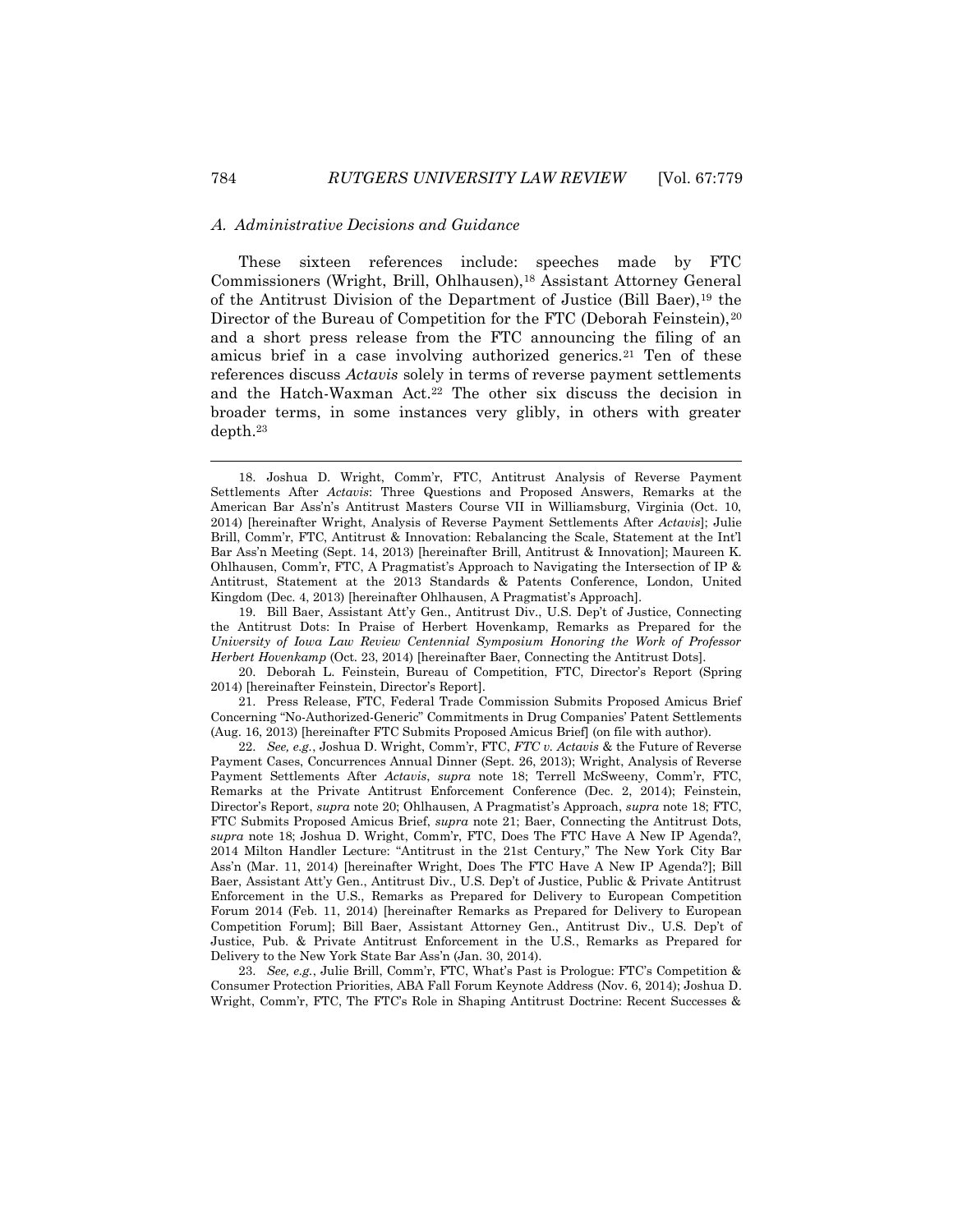For example, Assistant Attorney General Baer described the *Actavis* decision as an example of "a very active plaintiff's bar."<sup>24</sup> Commissioner Ohlhausen, in a bar lecture on the theme of "Standards and Patents," discussed the tension between innovation investments and issues of efficiency and wealth maximization in balancing antitrust and patent laws.<sup>25</sup> Director Feinstein stated in her Spring 2014 *Director's Report* that *Actavis* had overturned the scope of the patent test.<sup>26</sup> Her description was not limited to the reverse payment context and suggested a broader interpretation of the *Actavis* decision. During a symposium in honor of Professor Herbert Hovenkamp, Assistant Attorney General Baer mentioned the citation to the *Hovenkamp Antitrust Treatise* by Justice Breyer and viewed the case as confirming the centrality of the rule of reason in antitrust.<sup>27</sup> These five instances hint at a potentially broader reading of the *Actavis* decision, one that reaches beyond its particular facts.

Commissioner Joshua Wright provided a more extensive discussion of *Actavis* in his March 2014 lecture to the New York City Bar Association.<sup>28</sup> Wright illustrates, in this speech, a more pro-business economics orientation to the enforcement of the antitrust laws through the discussion of the symmetry principle in the application of antitrust law to intellectual property.

As articulated by Commissioner Wright, the symmetry principle requires that antitrust law apply equally to real property and intellectual property. What this means is that antitrust law should respect property rights and their role in promoting markets. Support for the symmetry principle is grounded in Judge Jackson's statement in *United States v. Microsoft* that property ownership does not create immunity from antitrust any more than ownership of a baseball bat creates immunity from tort or criminal law.<sup>29</sup> The symmetry principle shifts antitrust

Future Targets, 2013 *Georgetown Annual Antitrust Symposium* Dinner (Sept. 24, 2014); Joshua D. Wright, Comm'r, FTC, Recent Antitrust Enforcement & Policy Initiatives at the U.S. FTC, ABA Section of Int'l Law Conference: China—Inside & Out Roundtable with Enforcers (Sept. 16, 2013); Brill, Antitrust and Innovation, *supra* note 18; Terrell McSweeny, Comm'r, FTC, Remarks in Front of Cravath Bar Inst. for Corporate Counsel, New York City, NY (Dec. 10, 2014).

<sup>24.</sup> *See* Baer, Remarks as Prepared for Delivery to European Competition Forum, *supra* note 22.

<sup>25.</sup> *See* Ohlhausen, A Pragmatist's Approach, *supra* note 18.

<sup>26.</sup> *See* Feinstein, Director's Report, *supra* note 20.

<sup>27.</sup> *See* Baer, Connecting the Antitrust Dots, *supra* note 19.

<sup>28.</sup> Wright, Does the FTC Have A New IP Agenda?, *supra* note 22.

<sup>29.</sup> *Id.* at 5.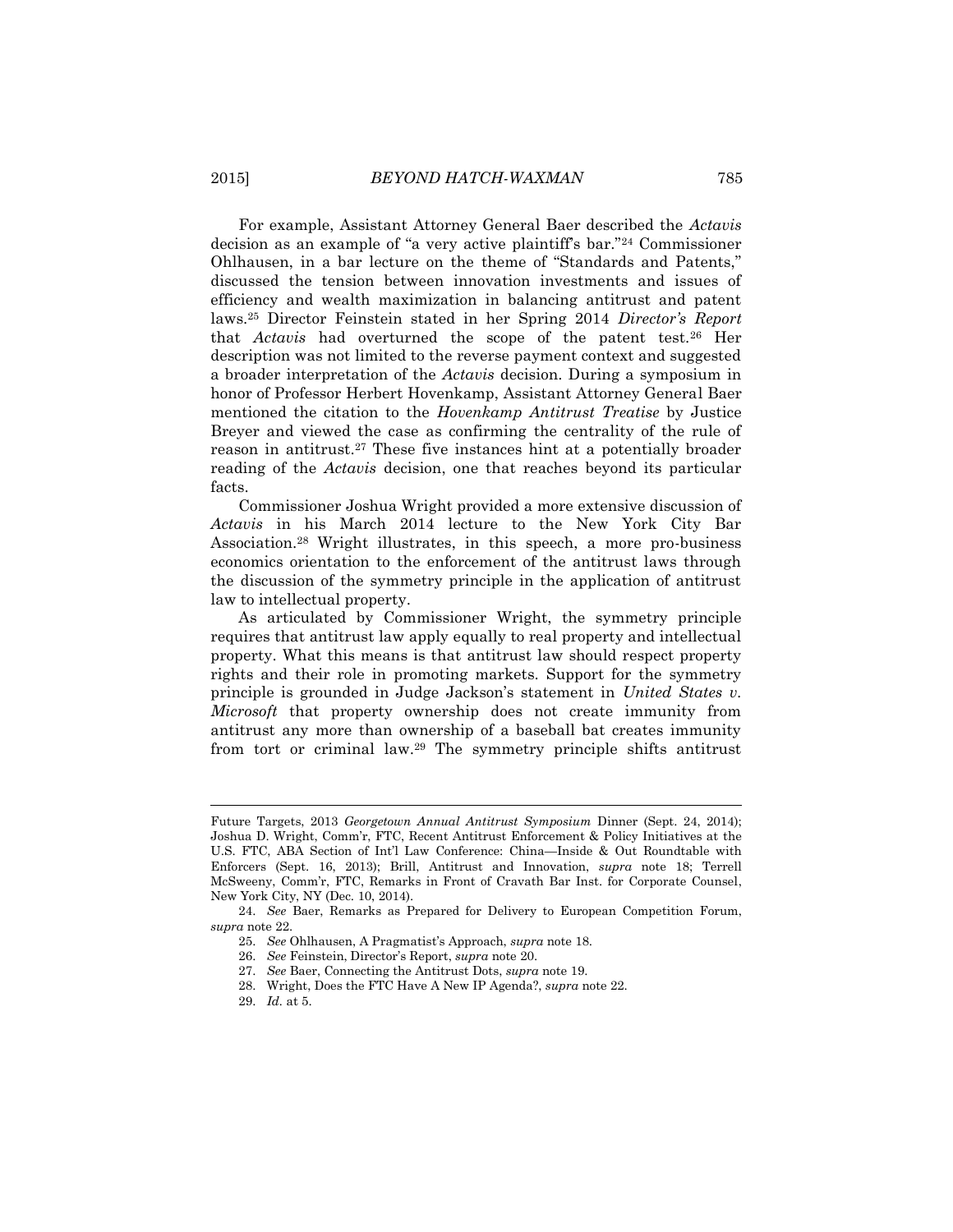scrutiny towards conduct in the use of property, rather than on the status relationships that arise from ownership.

Perhaps surprisingly, Commissioner Wright sees the *Actavis* decision as consistent with the symmetry principle.<sup>30</sup> His positive appreciation of Justice Breyer's opinion may conflict with the Commissioner's conservative orientation.<sup>31</sup> Justice Roberts's narrow conception of antitrust scrutiny of patents might predictably be more appealing to Commissioner Wright.<sup>32</sup> But Justice Breyer's analysis focuses on conduct—rather than ownership—and therefore is more consistent with the symmetry principle.<sup>33</sup> What matters for antitrust purposes is what one does with one's property, whether real, personal, or intellectual. If that use is inconsistent with the pro-market purpose of property, then antitrust must provide limits on property abuses.

What constitutes an abuse, however, is not completely clear. Implicit in Commissioner Wright's symmetry principle is the role of property rights in traditional antitrust analysis and the adoption of *per se* rules and rule of reason as appropriate.<sup>34</sup> Therefore, Commissioner Wright's approval of Justice Breyer's opinion represents an endorsement of rule-

l

Marina Lao, *Ideology Matters in the Antitrust Debate*, 79 ANTITRUST L.J. 649, 680 n.155 (2014).

32. *See id.*

34.

Wright, Does the FTC Have a New IP Agenda?, *supra* note 22, at 2.

<sup>30.</sup> "The Supreme Court's analysis in *FTC v. Actavis* is perfectly consistent with the symmetry principle, holding that the rule of reason applies to horizontal arrangements capable of generating efficiencies—including patent settlements in the Hatch-Waxman context." *Id.* at 4.

<sup>31.</sup>

For example, former FTC Chairmen Timothy Muris and William Kovacic and current Commissioner Joshua Wright are Republicans and antitrust conservatives, while former Chairmen Robert Pitofsky and Jon Leibowitz are Democrats and antitrust liberals. (Former Commissioner Pamela Jones-Harbour is an Independent and an antitrust liberal.) There are exceptions, of course; for example, former FTC Commissioner Thomas Rosch is a Republican but his views on antitrust enforcement are more similar to those of antitrust liberals.

<sup>33.</sup> See FTC v. Actavis, Inc., 133 S. Ct. 2223, 2231–33 (2013) (Justice Breyer setting forth various types of conduct that would violate the antitrust laws).

A corollary of the symmetry principle is that antitrust claims involving IPRs are not entitled to special presumptions or relaxed burdens of production or proof on the grounds that IPRs are involved rather than real property. Clearly, symmetry is perfectly consistent with the use of truncated analysis such as a *per se* prohibition where it would be appropriate for both IPRs and real property.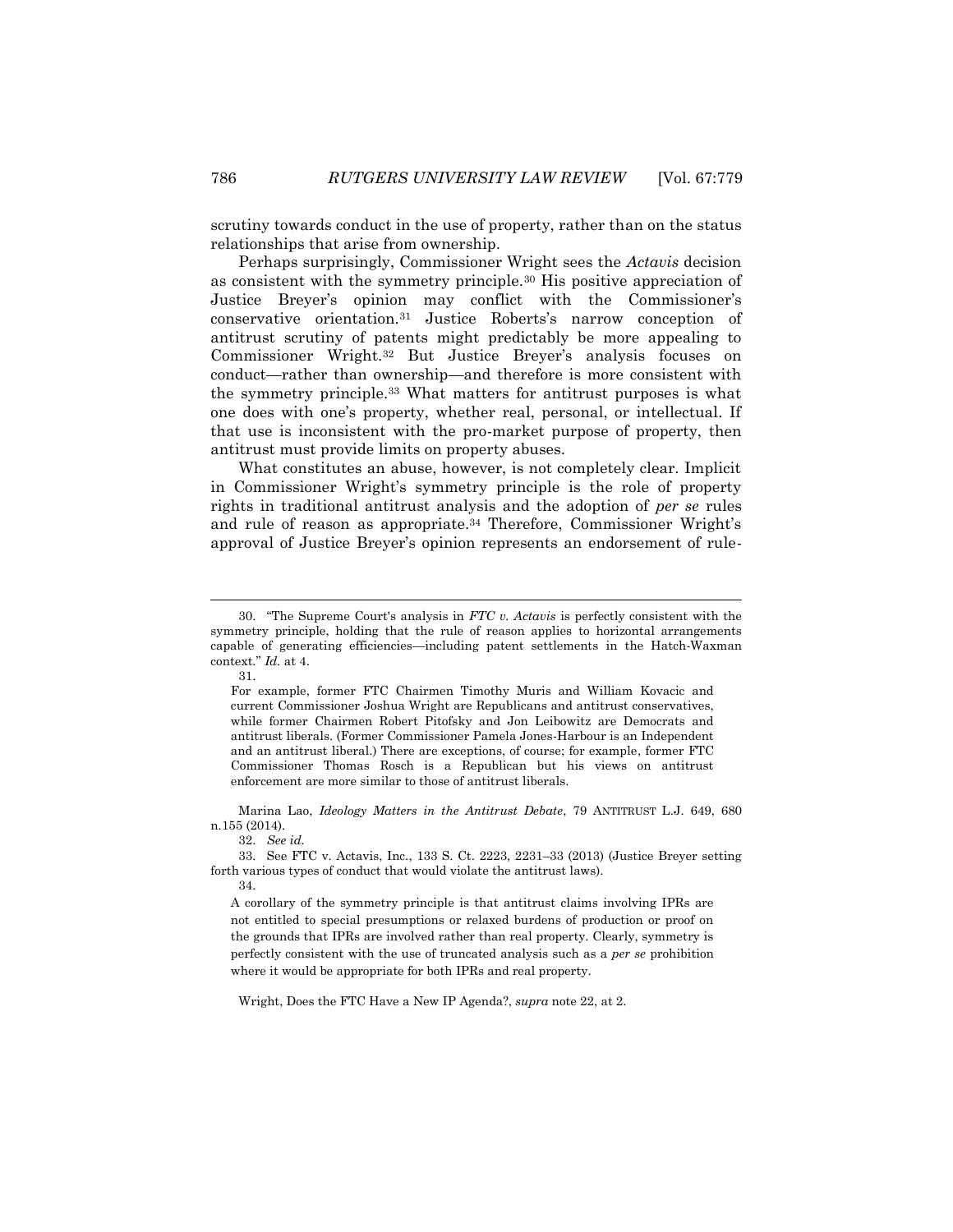of-reason analysis in antitrust analysis, particularly when antitrust comes into tension with property law.

Needless to say, there are reasons to be skeptical of the symmetry principle. At one level, there is superficial appeal in its abstractness and its generality. Commissioner Wright, through his principle, identifies a simple, practical approach that allows antitrust law and intellectual property law to realize their goals of promoting markets. But the principle's generality also makes it elusive, reducing antitrust law to a case-by-case analysis and balancing of oftentimes unmeasurable effects. If the goal of property law is clarity and predictability, antitrust law fashioned on the rule of reason undermines both of these virtues. One has to ask how to reconcile these conflicts. A possible answer is that antitrust law should intrude very little with intellectual or other forms of property. Commissioner Wright's endorsement of *Actavis* may in fact be a weak and narrow one.

Nonetheless, advocates might find some solace in Commissioner Wright's words as supporting a broader reading of *Actavis*. The Commissioner looked beyond the facts of *Actavis* to distill broader principles. These principles in turn need further articulation, but the New York City Bar speech provides hope that *Actavis* is not a narrow opinion. Rather, it may shift the relationship between antitrust and patent. Further evidence for this shift springs from administrative decisions and cases in which the specter and reality of *Actavis* resonate.

#### B. *Administrative Filings*

Disputants in three administrative proceedings have built arguments based on the *Actavis* decision to support arguments challenging settlements. One citation arose in a United States International Trade Commission proceeding brought by Toyo, a tire company, against imports of tires into the United States by South China Tire and Rubber Company.<sup>35</sup> Toyo claimed that South China's imports infringed its U.S. patents and trademarks. As a complainant, Toyo offered a settlement with South China and filed a motion for summary determination with the Commission.<sup>36</sup> In January of 2014, South China filed an opposition to the motion, challenging the settlement as patent misuse.<sup>37</sup> The Commission

 $\overline{a}$ 

<sup>35</sup>*. See* Complainant's Opposition to Respondent's Motion for Summary Determination on the Grounds of Patent Misuse, *In re* Certain Tires and Products Containing Same, No. 337-TA-894 (U.S. Int'l Trade Comm'n Jan. 13, 2014), (No. 894-023), 2014 WL 185452.

<sup>36.</sup> *See id.*

<sup>37.</sup> *See generally id.*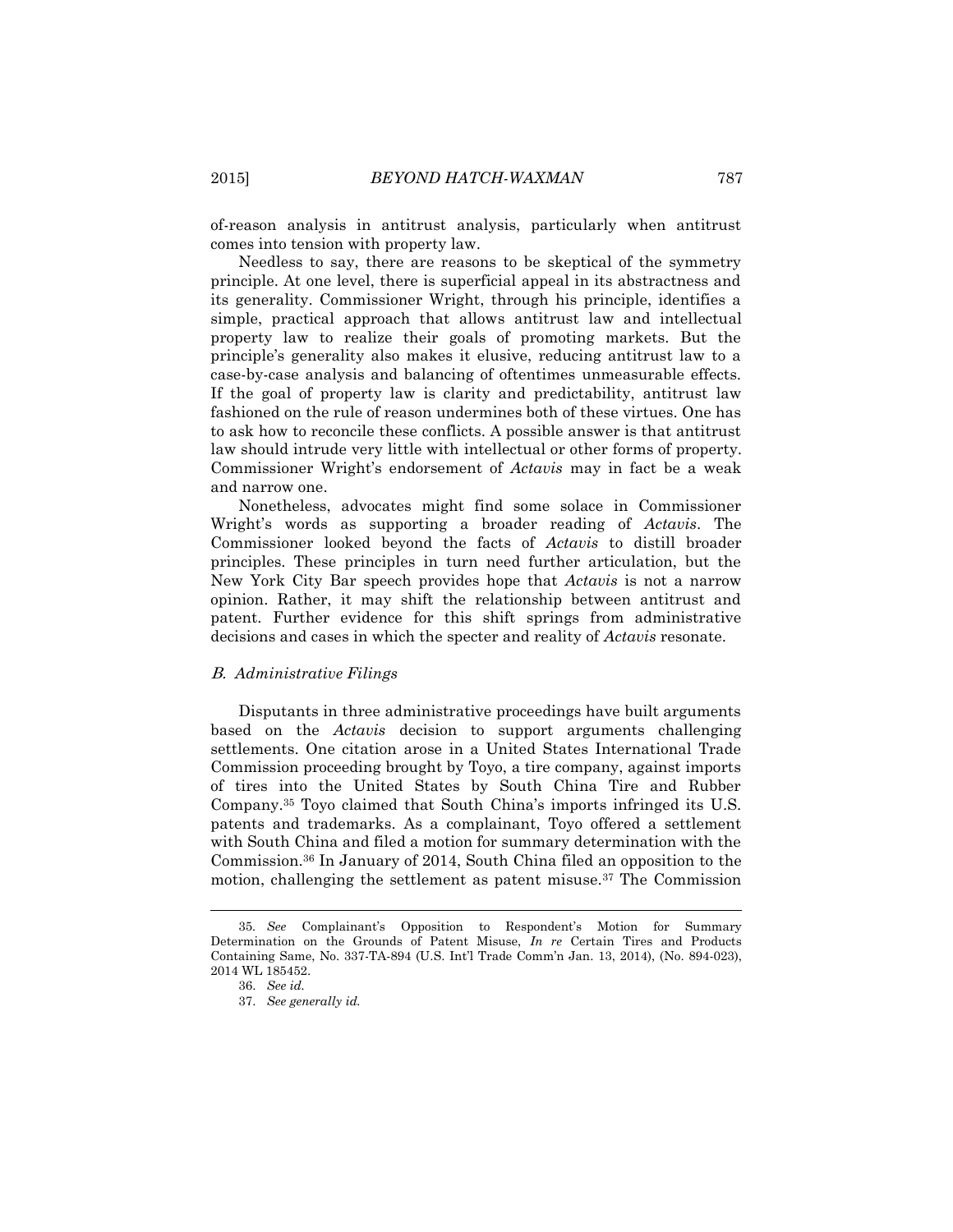rejected South China's argument, finding that under a rule-of-reason analysis there were procompetitive benefits to the settlement, citing Actavis for the rule of reason standard.<sup>38</sup>

While the Toyo dispute illustrates an application of *Actavis* to a settlement agreement, the application is to a non-pharmaceutical patent and a trademark—specifically, the trade dress of the tire. The settlement, furthermore, is not within the regulatory framework of Hatch-Waxman. The administrative decision illustrates the applicability of *Actavis* to the broader issues of antitrust law and intellectual property. While the ruling itself is not precedential, it illustrates an application that could provide a basis for arguments in court proceedings. The discussion in Section D below illustrates the possibilities.

More squarely within the domain of patent settlements are two decisions by the Patent Trial and Appeal Board (hereinafter "PTAB") involving settlements in *inter partes* proceedings.<sup>39</sup> *Inter partes* proceedings were introduced under the 1952 Patent Act and reformed by the America Invents Act. Through *inter partes* proceedings, an opposing party can introduce prior art to challenge the novelty or non-obviousness of a patent more than nine months after a patent has been issued. Such proceedings can be initiated as part of a litigation to resolve issues of patent validity.

Both PTAB opinions involve settlements of *inter partes* proceedings. The terms of these settlements are not published, and in each case the parties requested the Board to maintain the confidentiality of the settlements as business information. In both, the Board upheld the settlements, citing Justice Roberts's dissent in *Actavis* for the proposition that settlements of disputes are valuable and promote certainty and efficiency.<sup>40</sup>

Although the terms of the settlements are confidential, some details can be gleaned from the published Board decisions. The first decision, from December 2013, arises from litigation between MobileMedia Ideas, LLC, and Blackberry Corporation over a patent relating to mobile technology.<sup>41</sup> The defendant Blackberry sought the *inter partes* proceeding to challenge the validity of the patent.<sup>42</sup> The owner sought a settlement and dismissal of the proceeding and the litigation.<sup>43</sup> The other

<sup>38.</sup> *See id.*

<sup>39.</sup> *See INTER PARTES* DISPUTES, *supra* note 17.

<sup>40.</sup> *Actavis*, 133 S. Ct. at 2243 (Roberts, C.J., dissenting).

<sup>41.</sup> *See* Blackberry Corp. v. MobileMedia Ideas, LLC, No. IPR2013-00016, 2013 WL 8705625 (Patent Trial & Appeal Bd., Dec. 11, 2013).

<sup>42.</sup> *See id.*

<sup>43.</sup> *See id.*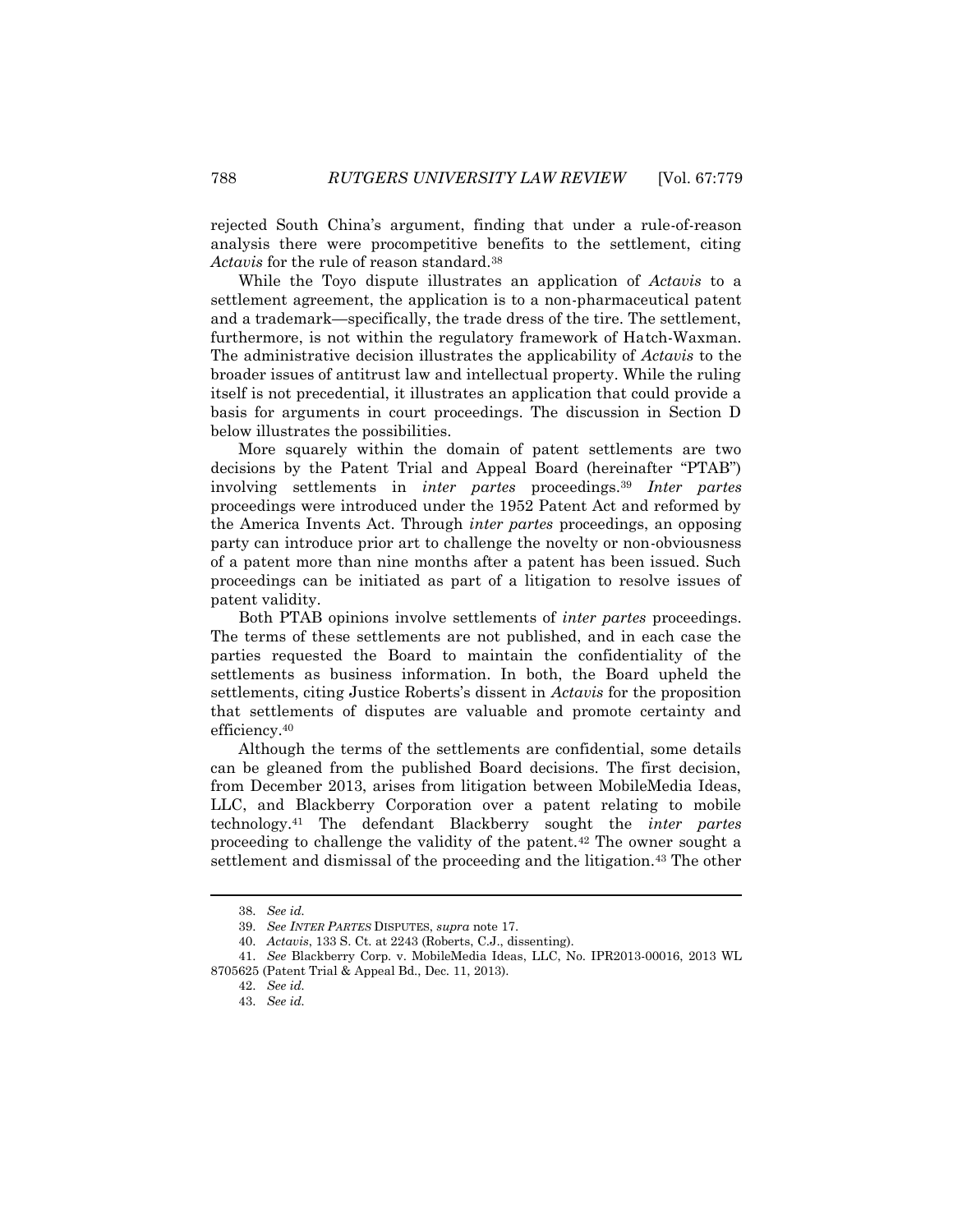decision, from March 2014, involved an individual patent owner, Paul Hartmann, whose patent on a medical device was challenged by Medline Industries through an *inter partes* proceeding.<sup>44</sup> As the identity of the patent owners and nature of technology show, neither dispute involved pharmaceuticals or Hatch-Waxman issues.

The PTAB rulings are odd and troubling applications of the *Actavis* decision. They both affirm settlements that are arguably anticompetitive since the settlements serve to insulate the patents from administrative scrutiny. An open question is whether these settlements should be subject to antitrust scrutiny, an issue that the PTAB does not have the authority to assess. As Section Three demonstrates, these two PTAB decisions are indicative of another area where a legal proceeding is used for potentially anticompetitive purposes. Justice Breyer's decision should extend to these settlements of patent disputes under the rule of reason.

## C. *Practical Guidelines*

The materials under the *Practical Guidelines* include writings by practitioners assessing the implications of the *Actavis* decision for antitrust and patent litigation. With their focus on case law, these materials serve as a bridge between the administrative materials and the discussion of trial and appellate litigation documents in the next section. Of the sixteen documents that make reference to *Actavis*, only one assesses the *Actavis* decision outside the scope of the Hatch-Waxman Act. That sole document discusses the antitrust implications of patent assertion entities (PAE's), also known as patent trolls.<sup>45</sup> Specifically, the author points to the role of Section 6(b) of the Federal Trade Commission Act in allowing the Commission to gather empirical evidence as support for an antitrust action.<sup>46</sup> A Section 6(b) report, the author argues, would be a useful tool for developing a litigation strategy against patent trolls much like the FTC's use of the tool to begin its case against reverse payment settlements starting in 2002. Although the author does not draw on *Actavis* to develop a broad legal theory, the document does demonstrate what *Actavis* teaches about FTC strategy to address anticompetitive behavior. Some other strategies drawing on *Actavis*

<sup>44.</sup> Joint Motion to Terminate *Inter Partes* Review and Joint Request that the Settlement Agreement be Treated as Business Confidential Information, Medline Indus., Inc. v. Hartmann AG, No. IPR 2013-00173, 2014 WL 1097371 (Patent Trial & Appeal Bd., Mar. 19, 2014).

<sup>45.</sup> *See generally* Logan M. Breed, *Addressing the Patent Assertion Entity Problem*, PRAC. L. CO., Sept. 30, 2014, at 583–1125.

<sup>46.</sup> *See* 15 U.S.C. § 46(b) (2012).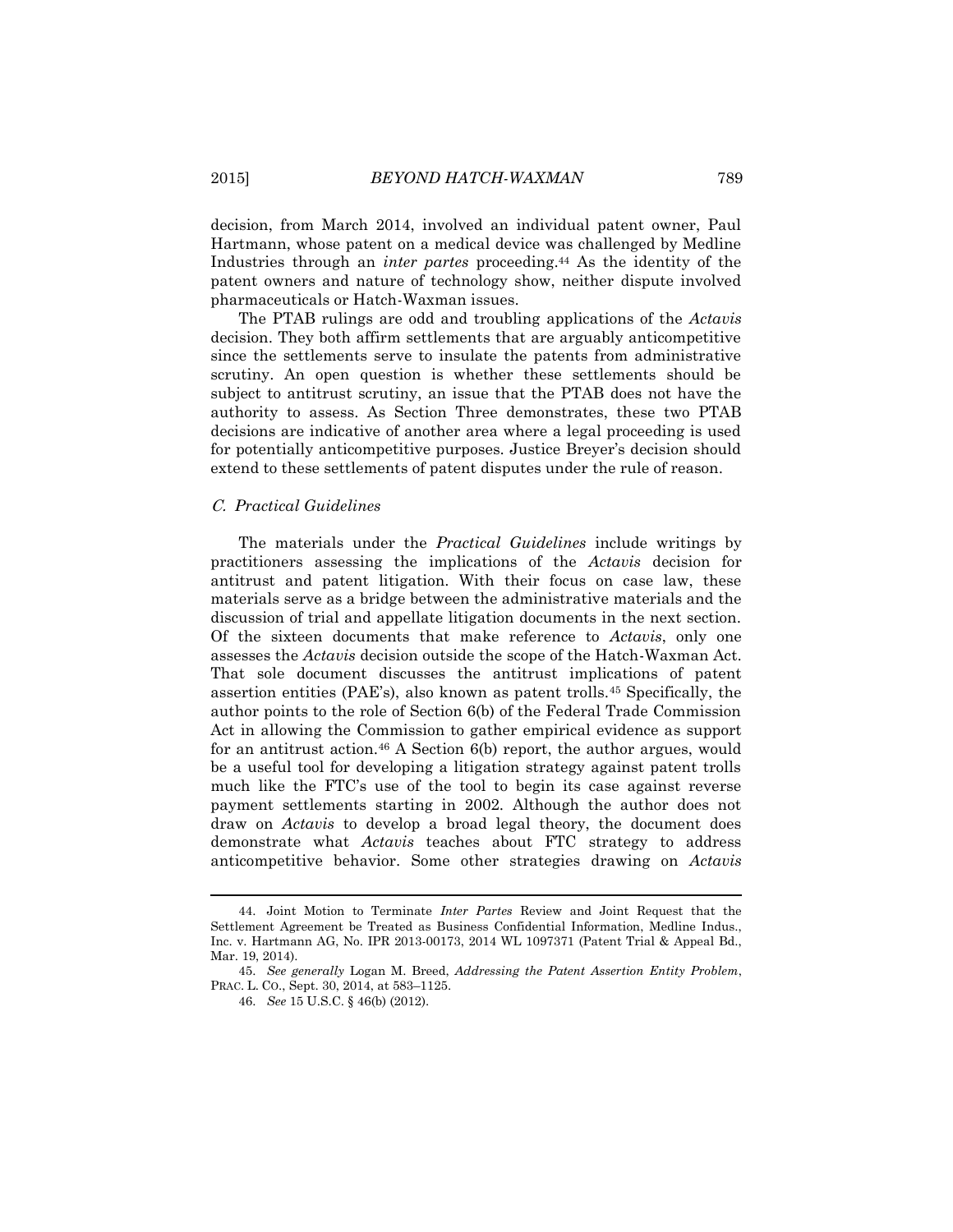surfaced in the litigation pursued after 2013 outside the reverse payment context. These strategies are the subject of the next section.

#### D. *Trial and Appellate Litigation Documents*

Litigants and judges have turned to phrases and arguments in the *Actavis* decision to buttress antitrust and patent misuse claims in a number of cases outside the Hatch-Waxman context. A counting based on a review of the "citing authorities" tab for the *Actavis* decision conducted in early December of 2014 uncovered nine cases that support application of the *Actavis* holding beyond its facts. These nine, wide-ranging cases include anticompetitive claims against non-practicing entities, claims involving abuse of copyright and trademarks, patent misuse defenses, and general assertions that rule-of-reason analysis applies to all antitrust claims involving intellectual property. While nine cases may not seem substantial, the emergence of these disputes (and the ensuing legal arguments) less than two years after the Supreme Court's decision indicates a potential wide reach beyond Hatch-Waxman.

Given the pace of the litigation process, only a handful of cases which cite *Actavis* have moved to a final judgment followed by a pending appeal to the Federal Circuit. Intellectual Ventures filed a patent infringement suit against Capital One on June 19, 2013.<sup>47</sup> The complaint alleged violations of several thousands of software and business method patents owned by Intellectual Ventures. As pointed out by Capital One in one of its filings, the June 19th complaint was part of a number of suits brought by Intellectual Ventures against other financial entities.<sup>48</sup> As is well known by now, numerous lawsuits, each raising claims of infringement involving a large number of patents, fit the profile of patent-trolling behavior.<sup>49</sup>

In October 2013, Capital One filed an antitrust counterclaim against Intellectual Ventures, alleging that seeking royalties for a large portfolio of patents, some of which would likely be invalid, constitutes patent misuse and monopolization.<sup>50</sup> Justice Breyer's majority opinion was notably cited by Capital One in countering Intellectual Ventures's motion

<sup>47.</sup> Intellectual Ventures I LLC v. Capital One Fin. Corp., No. 1:13-cv-00740, 2013 WL 6682981, at \*1 (E.D. Va. Dec. 18, 2013).

<sup>48.</sup> Brief of Cross-Appellants at 1, Intellectual Ventures I LLC v. Capital One Fin. Corp., No. 14-1506 (Fed. Cir. Oct. 14, 2014), 2014 WL 5427847, at \*1.

<sup>49.</sup> *See, e.g.*, Colleen V. Chien, *Of Trolls, Davids, Goliaths, and Kings: Narratives and Evidence in the Litigation of High-Tech Patents*, 87 N.C. L. REV. 1571, 1579–80 (2009).

<sup>50.</sup> *Intellectual Ventures I LLC*, 2013 WL 6682981, at \*1.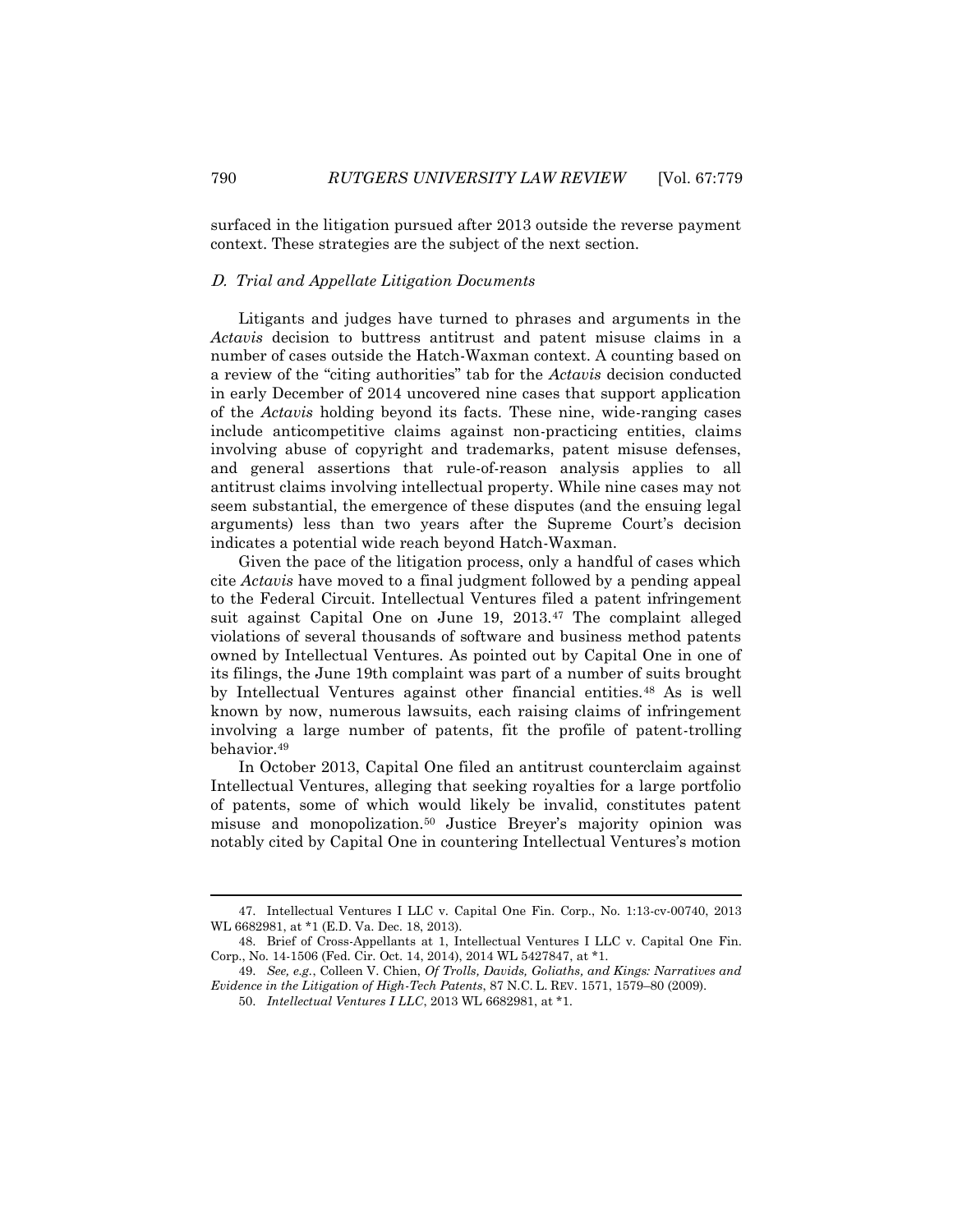to dismiss the counterclaims.<sup>51</sup> As Capital One argued, the *Actavis* decision invites antitrust scrutiny of patents, especially when the patent owner attempts to obtain supra-competitive returns through licensing.<sup>52</sup> Intellectual Ventures—also citing *Actavis* in a brief before the Eastern District of Virginia—contended that a patent owner is allowed to charge above-market royalties as part of the reward of the patent grant.<sup>53</sup> The district court granted Intellectual Ventures's motion to dismiss, ruling that Capital One had failed to define the market, show anticompetitive conduct, and overcome Intellectual Ventures's immunity under *Noerr-Pennington*. 54

For example, in a number of cases, citations to *Actavis* serve to support rule-of-reason analysis as the basis for antitrust scrutiny. In the NCAA litigation over the use of player likenesses, the Northern District of California granted class certification to players and in its analysis quoted language about quick-look rule of reason from Justice Breyer's decision.<sup>55</sup> In the appeal of the suit brought by the United States against Apple challenging the company's policy of e-Book pricing, the Washington Legal Foundation filed an amicus brief in support of Apple urging the court to adopt the rule of reason, pursuant to *Actavis*, and not a presumptive rule.<sup>56</sup> Finally, in *Kimble v. Marvel*, the petitioner for certiorari urged the Supreme Court to overrule its *Brulotte* decision,<sup>57</sup> which held that licensing terms extending beyond the term of the patent were preempted because of conflict with the patent statute and Constitution.<sup>58</sup> A brief by a group of university hospitals and medical researchers in support of petitioner argued that the *Actavis* decision supported a rule-of-reason analysis for review of patent licensing in all

l

55. *In re* NCAA Student-Athlete Name & Likeness Licensing Litig., No. C 09-1967, 2014 WL 1410451 (N.D. Cal. Apr. 11, 2014).

56. Brief of Washington Legal Foundation as Amicus Curiae Supporting Appellant Apple, Urging Reversal at 15–20, United States v. Apple, Inc., No. 13-3741 (2d Cir. March 14, 2014), 2014 WL 1100565, at \*15–20.

57. Kimble v. Marvel Enterprises, Inc., 727 F.3d 856, 866 (9th Cir. 2013).

58. Brulotte v. Thys Co., 379 U.S. 29, 30–33 (1964).

<sup>51.</sup> *See generally* Brief of Cross-Appellants at 56, Intellectual Ventures I LLC v. Capital One Fin. Corp., No. 14-1506 (Fed. Cir. Oct. 14, 2014), 2014 WL 5427847.

<sup>52.</sup> *Id.*

<sup>53.</sup> Plaintiffs/Counterdefendants' Reply Brief in Support of Motion to Strike or Dismiss Amended Antitrust Counterclaims 11, 12 and 13 and Motion to Dismiss Eighth Affirmative Patent Misuse Defense at 9–12, Intellectual Ventures I LLC v. Capital One Fin. Corp., No. 1:13-CV-00740, 2013 WL 6682981 (E.D. Va. Nov. 13, 2013), 2013 WL 7018293.

<sup>54.</sup> *See* Capital One's Opposition to Intellectual Ventures' Motion to Strike or Dismiss Amended Antitrust Counterclaims 11, 12 and 13 and Motion to Dismiss Eighth Affirmative Patent Misuse Defense, Intellectual Ventures I LLC v. Capital One Fin. Corp., No. 1:13-cv-00740, 2013 WL 6682981 (E.D. Va. Dec. 18, 2013), 2013 WL 7018289 (E.D. Va. Nov. 8, 2013).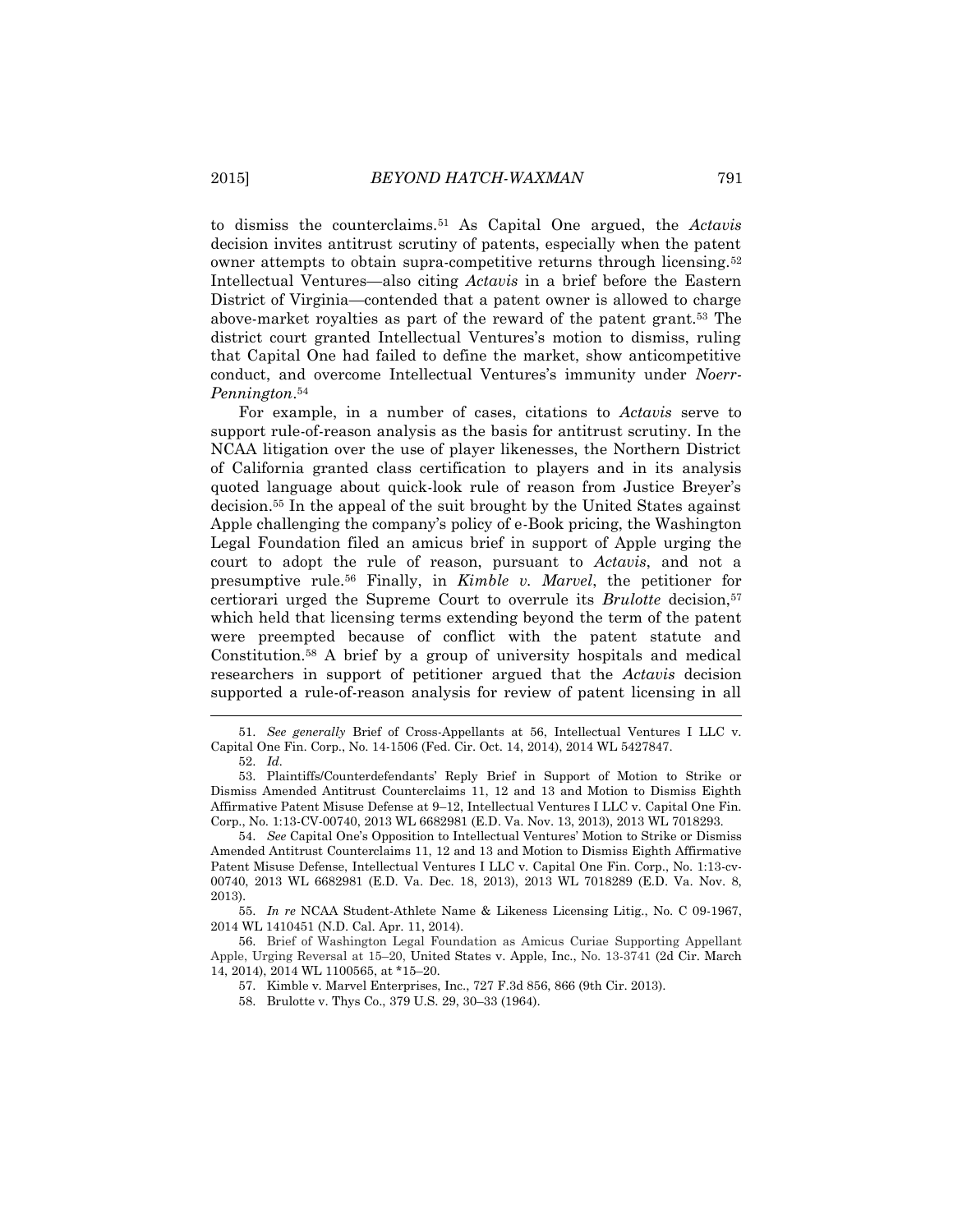instances and cautioned against presumptive rules when patent and antitrust issues overlapped.<sup>59</sup> All of these cases involved intellectual property disputes outside the pharmaceutical industry, and the NCAA litigation concerned right of publicity, trademark, and copyright.

While *Actavis* may support the application of a wide ranging rule-ofreason analysis in antitrust scrutiny of intellectual property-based business practices, the majority decision's pull towards rule of reason also serves to uphold traditional antitrust doctrines that limit judicial review. In *Lakeland Regional Hospital*, the district court dismissed a month before the *Actavis* decision an antitrust claim by several health care providers against a patent owner engaging in an alleged tying arrangement involving a patented medical method and a patented pharmaceutical used in the technique.<sup>60</sup> The court had concluded that the suit was barred because the plaintiffs were indirect purchasers of the patented technology.

In its appellate brief filed a few months after the Supreme Court's ruling in *Actavis*, the health care providers cited the ruling as limiting, and perhaps abrogating, the indirect purchaser rule when patents were involved.<sup>61</sup> The appellants argued that the indirect purchaser effectively barred review of patent validity, contradicting the Court's reasoning in *Actavis*. The Eleventh Circuit affirmed the district court in August, 2014, without a discussion of the *Actavis* issue.<sup>62</sup> Implicit in the Eleventh Circuit ruling is the conclusion that *Actavis* did not upset the indirect purchaser rule even in the context of patents. Similarly in *Pearson v. Allen*, the Southern District of New York rejected the argument that Justice Breyer's discussion placed limitations on *Noerr-Pennington* immunity when patents were at issue. <sup>63</sup> The court simply did not read *Actavis* as upsetting protections for petitioning activity from antitrust scrutiny.

These few cases show a fruitful and enterprising engagement with the scope of the *Actavis* decision. While the courts are correct that the decision does not overrule limitations on justiciability, such as *Noerr-*

<sup>59.</sup> Brief of Mem'l Sloan-Kettering Cancer Ctr. & Icahn Sch. of Med. et al. as Amici Curiae Supporting Petitioners, Kimble v. Marvel Enterprises, Inc., No. 13-720 (U.S. Feb. 24, 2014), 2014 WL 768320.

<sup>60.</sup> Lakeland Reg'l Med. Ctr., Inc. v. Astellas US, LLC, No. 8:10-CV-2008, 2011 WL 3035226, at \*1 (M.D. Fla. July 25, 2011).

<sup>61.</sup> Brief for Appellant at 41, Lakeland Reg'1 Med. Ctr. v. Astella US, LLC, 763 F.3d 1280 (11th Cir. 2014) (No. 13-12709), 2013 WL 5774765.

<sup>62.</sup> Lakeland Reg'l Med. Ctr., Inc. v. Astellas US, LLC, 763 F.3d 1280 (11th Cir. 2014).

<sup>63.</sup> Pearson Educ., Inc. v. Allen Air Conditioning Co., No. 08 Civ. 6152, 2014 WL 2154099, at \*1 (S.D.N.Y. May 22, 2014).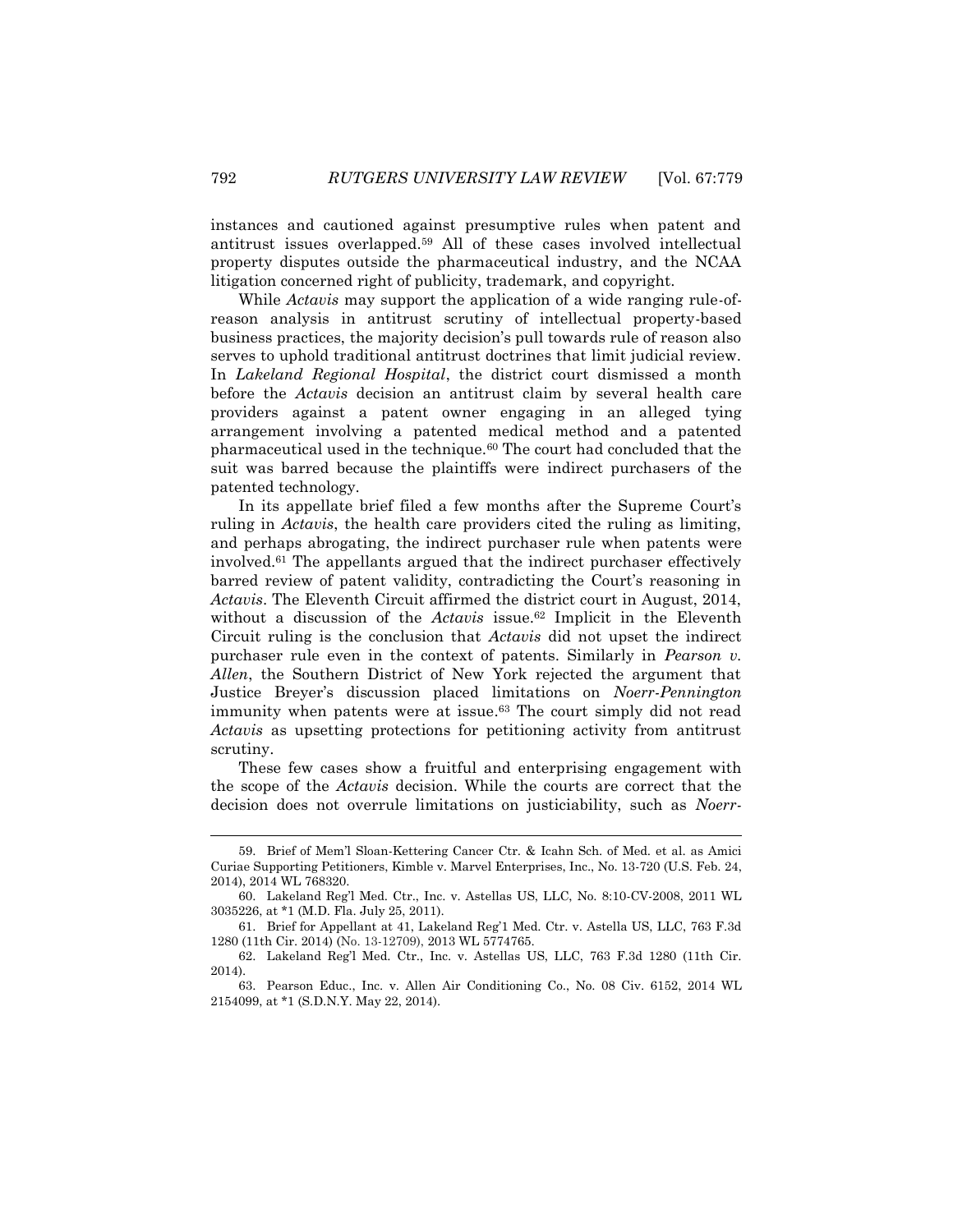*Pennington* and the indirect purchaser rule, there is strong support for the expansion of the Court's ruling to broaden review of intellectual property under the rule of reason. Such a reading of *Actavis* would be consistent with rule-of-reason application to maximum and minimum resale price maintenance, territorial restrictions, and other allegedly anticompetitive practices. The applicability of rule-of-reason analysis to the intersection of antitrust and intellectual property underlies disputes in several other post-*Actavis* disputes.

For instance, MiniFrame developed and sold software that allowed users to operate Microsoft software by multiple users through individual computers connected to a single hard drive.<sup>64</sup> Effectively this software allowed a single hard drive to operate like a network server and the user to acquire a license for a single computer rather than the more expensive network software.<sup>65</sup> When Microsoft changed its licensing terms disallowing this practice, MiniFrame sued Microsoft for antitrust violations.<sup>66</sup> Microsoft answered with blanket immunity under the copyright and patent laws for protecting its proprietary software.<sup>67</sup>

The district court concluded that patent and antitrust were to be considered in conjunction with each other and that Microsoft's blanket immunity argument would prohibit antitrust review of patents and other intellectual property. In reaching this conclusion, the district court rejected MiniFrame's citation to *Actavis* in its reply brief,<sup>68</sup> arguing against Microsoft's claim of antitrust immunity. Quoting Justice Breyer's language that stating patents are not subject to antitrust law is a legal conclusion rather than the starting point for legal analysis, MiniFrame had urged the court in its brief to address the antitrust issues raised by Microsoft's conduct instead of granting immunity. Unfortunately for MiniFrame, the district court sided for Microsoft on the merits, finding no anticompetitive harm stemming from Microsoft's refusal to license.<sup>69</sup> The Second Circuit affirmed.<sup>70</sup> Neither court cited *Actavis*. In its reply brief for petition for certiorari, MiniFrame once again raised its argument

 $\overline{a}$ 

<sup>64.</sup> MiniFrame Ltd. v. Microsoft Corp., No. 11 Civ. 7419, 2013 WL 1385704, at \*3–4 (S.D.N.Y. Mar. 28, 2013), *aff'd*, 551 F. App'x 1 (2d Cir. 2013), *cert. denied*, 135 S. Ct. 223 (2014).

<sup>65.</sup> *Id.* at \*1.

<sup>66.</sup> *Id.*

<sup>67.</sup> *See* Memorandum of Law in Support of Microsoft Corporation's Motion to Dismiss Complaint, MiniFrame Ltd. v. Microsoft Corp., No. 11 Civ. 7419, 2013 WL 1385704 (S.D.N.Y. Mar. 28, 2013) (No. 11CIV7419), 2012 WL 1611421.

<sup>68.</sup> Reply Brief for Plaintiff-Appellant at 6–9, Miniframe Ltd. v. Microsoft Corp., 551 F. App'x 1 (2d Cir. 2013), 2013 WL 3990747.

<sup>69.</sup> *See Miniframe*, 2013 WL 1385704, at \*9.

<sup>70.</sup> *MiniFrame*, 551 F. App'x at 1.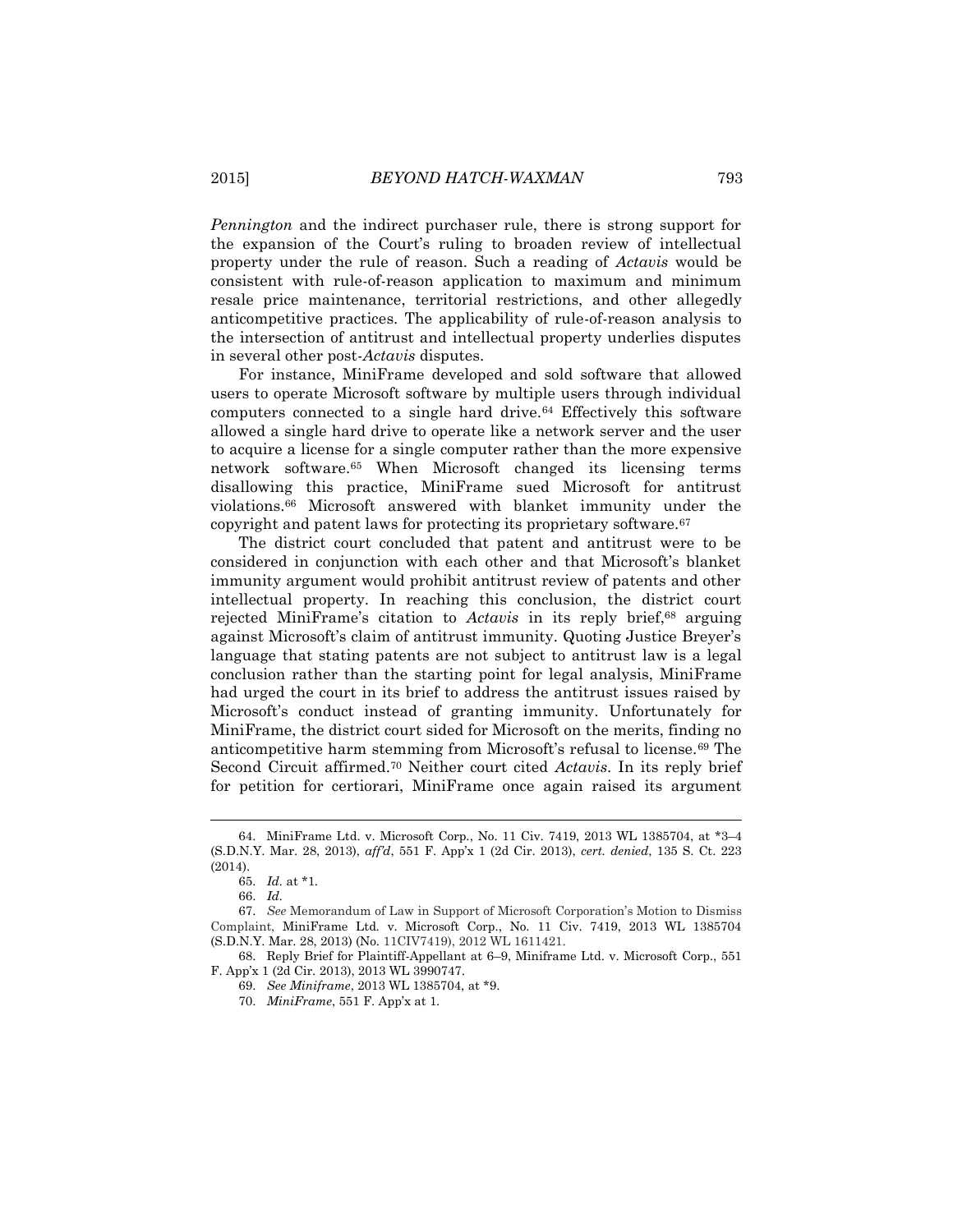under *Actavis*, arguing that the lower court effectively immunized Microsoft's conduct.<sup>71</sup> The Supreme Court, however, denied MiniFrame's petition.

The pull to rule-of-reason analysis under *Actavis* continued with the *Blue Cross Blue Shield* litigation in the Northern District of Alabama.<sup>72</sup> Initiated by several health care providers and insurance companies shortly after the *Actavis* decision, the lawsuit raises issues of antitrust harms stemming from Blue Cross's trademark practices. The defendants, in their motion to dismiss, cited *Actavis* for the proposition that rule-ofreason analysis should apply even outside the patent context.<sup>73</sup> Plaintiffs, in response to the motion, argued that *Actavis* was inapplicable and that *per se* or presumptive illegality treatment was more appropriate.<sup>74</sup> In June 2014, the court denied the motion to dismiss and ruled that it was premature to rule on the correct standard of review.<sup>75</sup> The litigation is still pending as of this writing.

Finally, the antitrust litigation brought by Cascades Computer Innovation against HTC, Samsung, Motorola, LG Electronics, and RPX illustrates deeper policy issues raised by *Actavis* and a potential extension of its holding regarding antitrust scrutiny of patent settlements. The suit, initiated before the *Actavis* decision, alleged that the defendants engaged in a group boycott against Cascades to prevent the company from licensing its patents on telecommunications technology.<sup>76</sup> In a Joint Status Statement filed in June 2014, a number of legal challenges raised by Cascades were discussed. <sup>77</sup> Among them were allegations about RPX's use of *inter partes* proceedings with the United States Patent and Trademark Office to challenge the validity of several Cascades's patents. The district court stated that these allegations of anticompetitive and inequitable conduct are inconsistent with the goals

<sup>71.</sup> Reply Brief at 4–5, Miniframe Ltd. v. Microsoft Corp., 135 S. Ct. 223 (2014) (No. 14-60), 2014 WL 4370719.

<sup>72.</sup> *In re* Blue Cross Blue Shield Antitrust Litig., 26 F. Supp. 3d 1172 (N.D. Ala. 2014).

<sup>73.</sup> Reply in Support of Defendants' Motion to Dismiss Plaintiffs' Principal Antitrust Claims at 18–19, *In re* Blue Cross Blue Shield Antitrust Litig., 26 F. Supp. 3d 1172 (N.D. Ala. 2014) (No. 2:13-CV-20000), 2014 WL 956423.

<sup>74.</sup> Provider and Subscriber Plaintiffs' Joint Opposition to Defendants' Motion to Dismiss Arguments Common to Both Providers and Subscribers at 5–7, *In re* Blue Cross Blue Shield Antitrust Litig., 26 F. Supp. 3d 1172 (N.D. Ala. 2014) (No. 2:13-CV-20000), 2014 WL 298652.

<sup>75.</sup> *In re Blue Cross Blue Shield*, 26 F. Supp. 3d at 1196–97.

<sup>76.</sup> Cascades Computer Innovation LLC v. RPX Corp., No. 12-CV-01143, 2013 WL 316023, at \*1 (N.D. Cal. Jan. 24, 2013).

<sup>77.</sup> Joint Status Statement, Cascades Computer Innovation LLC v. RPX Corp., No 4:12-cv-01143, 2014 WL 2739399 (N.D. Cal. June 13, 2014).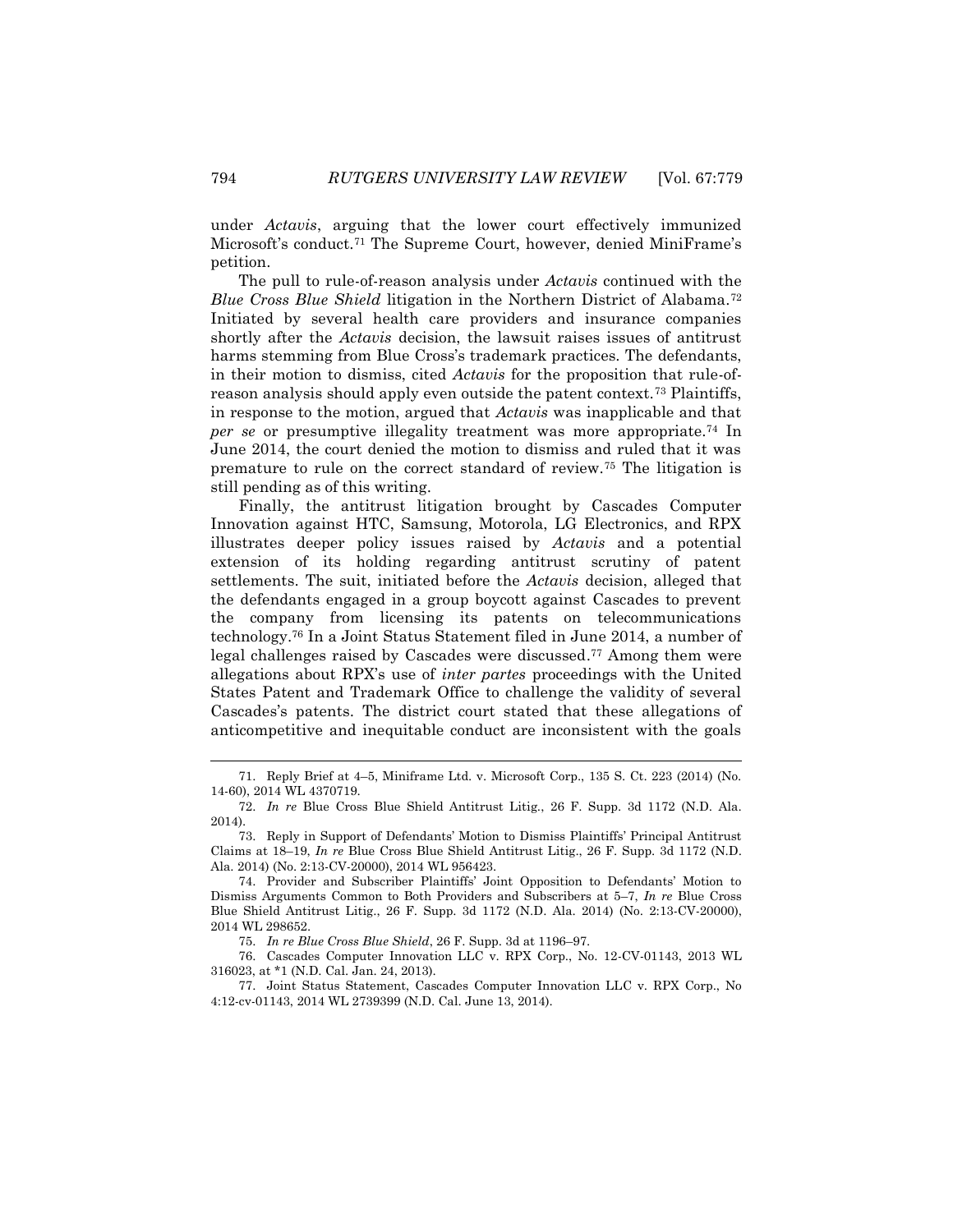of *inter partes* review and the policies articulated by the majority in *Actavis* regarding the anticompetitive harms from invalid patents.<sup>78</sup> Therefore, Cascades's challenges to the *inter partes* proceedings were unfounded.

The *Cascades* litigation illustrates two points about the wider applicability of the *Actavis* decision. The first is the implications of the ruling for the patent system and its connections with competition policy. As recognized in the Joint Status Statement, the heart of the problem is invalid patents, which go unquestioned through the processes of litigation and settlement. The harm from reverse payment settlements is that patents that should never have been granted continue to be used for enforcement. Mechanisms like *inter partes* review and antitrust scrutiny provide a check on such patent law abuses.

The second point is the echoing in *Cascades* of the discussion of *inter partes* review in the earlier part of this section. Although the issue of settlement of *inter partes* review actions does not arise in the *Cascades* litigation as it has currently unfolded, the use of settlement of these administrative proceedings discussed above strongly supports further expansion of the *Actavis* ruling beyond reverse payment settlements. If, as stated in the Joint Status Statement, <sup>79</sup> challenging patent validity is a vital part of the patent and competition systems, then limits on such challenges may raise concerns similar to those arising from reverse payment settlements. This point is one of the several lessons that we can distill from the post-*Actavis* case law.

#### E. *Summary*

Litigants, courts, administrators, and practitioners have been quite active post-*Actavis* in testing how far its holding extends. In the less than two-year period since the June 2013 decision, numerous cases, briefs, motions, and other documents have cited the opinions from the *Actavis* decision. While the uses of *Actavis* have varied, there are consistent themes and arguments that arise in the legal materials. Section Three distills these lessons.

<sup>78.</sup> *Id.*

<sup>79.</sup> *See infra* text accompanying notes 93–94 (discussing purposes of *inter partes* review).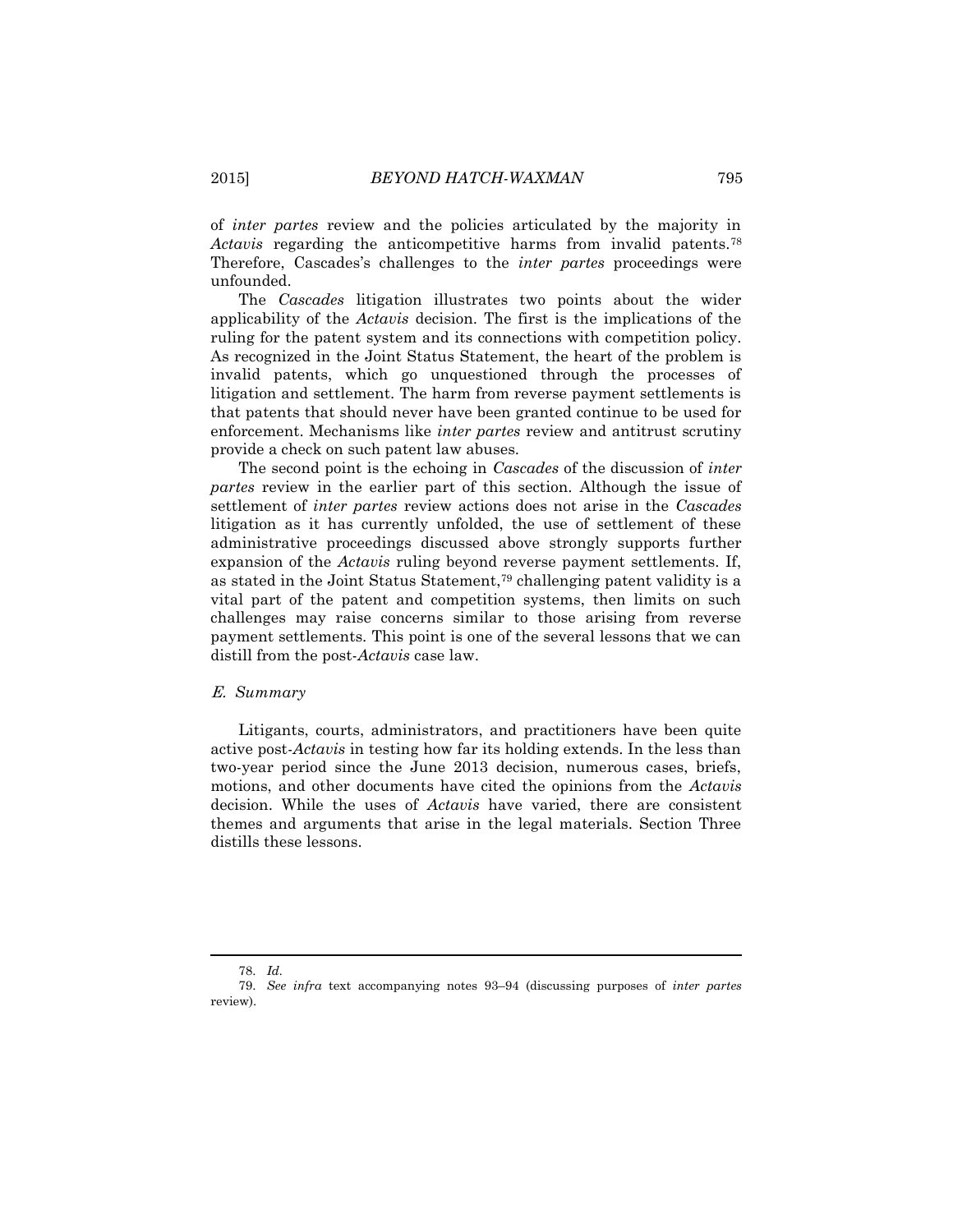#### III. DISTILLING LESSONS

This brief journey through citations to *Actavis* outside the Hatch-Waxman context reveals that there is more to the decision than what most may have discovered in June 2013. But what exactly is it that we see? Creative lawyering and rulemaking may take *Actavis* further than was intended. But there are at least three reasonable interpretations of the opinion that fall within the ambit of patent and antitrust law.

## A. *Rule-of-Reason Analysis Applies to Intellectual Property Business Practices*

Antitrust scrutiny of agreements is about characterization at many levels. At the outset, a court must decide whether a *per se* rule of reasonableness applies.<sup>80</sup> This choice is equivalent to that between strict liability and negligence in tort law. The Supreme Court's rejection of presumptions makes the characterization problem even starker.<sup>81</sup> In *Actavis*, the Court opted for rule-of-reason treatment of reverse payment settlements. Such a choice reconciled, or at least balanced, the various conflicting interests raised by such settlements for the rules of competition: the desirability of settlements, the need for enforcement of intellectual property, and the benefits of market entry. Rule-of-reason analysis, guided by principles of competition, allows a court to ascertain the right way to identify anticompetitive agreements that should be forbidden. Legality rests on effects.

A number of post-*Actavis* commentaries and litigation events suggest that the rule of reason may apply to intellectual property agreements outside the purview of reverse payments. This wider casting of the decision implies a deeper set of interests than those implicated by settlements in disputes over the entry of generic pharmaceuticals. If the rule of reason applies to all intellectual property agreements, the balance is among the need for exclusive rights for innovation, the rights holders' use of contracts to realize value from those rights in the marketplace, the distribution of the protected technology to consumers, and the role of competition in sparking innovation and promoting distribution. Critics of *Actavis* would argue that Congress found the balance among these interests through the creation of rights that were largely immune from antitrust scrutiny. What *Actavis* teaches is that the configuration of

<sup>80.</sup> *See* Thomas A. Piraino, Jr., *Reconciling the Per Se and Rule of Reason Approaches to Antitrust Analysis*, 64 S. CAL. L. REV. 685, 685–88 (1991) (describing *per se* and rule-ofreason conduct).

<sup>81.</sup> Cal. Dental Ass'n v. FTC, 526 U.S. 756 (1999).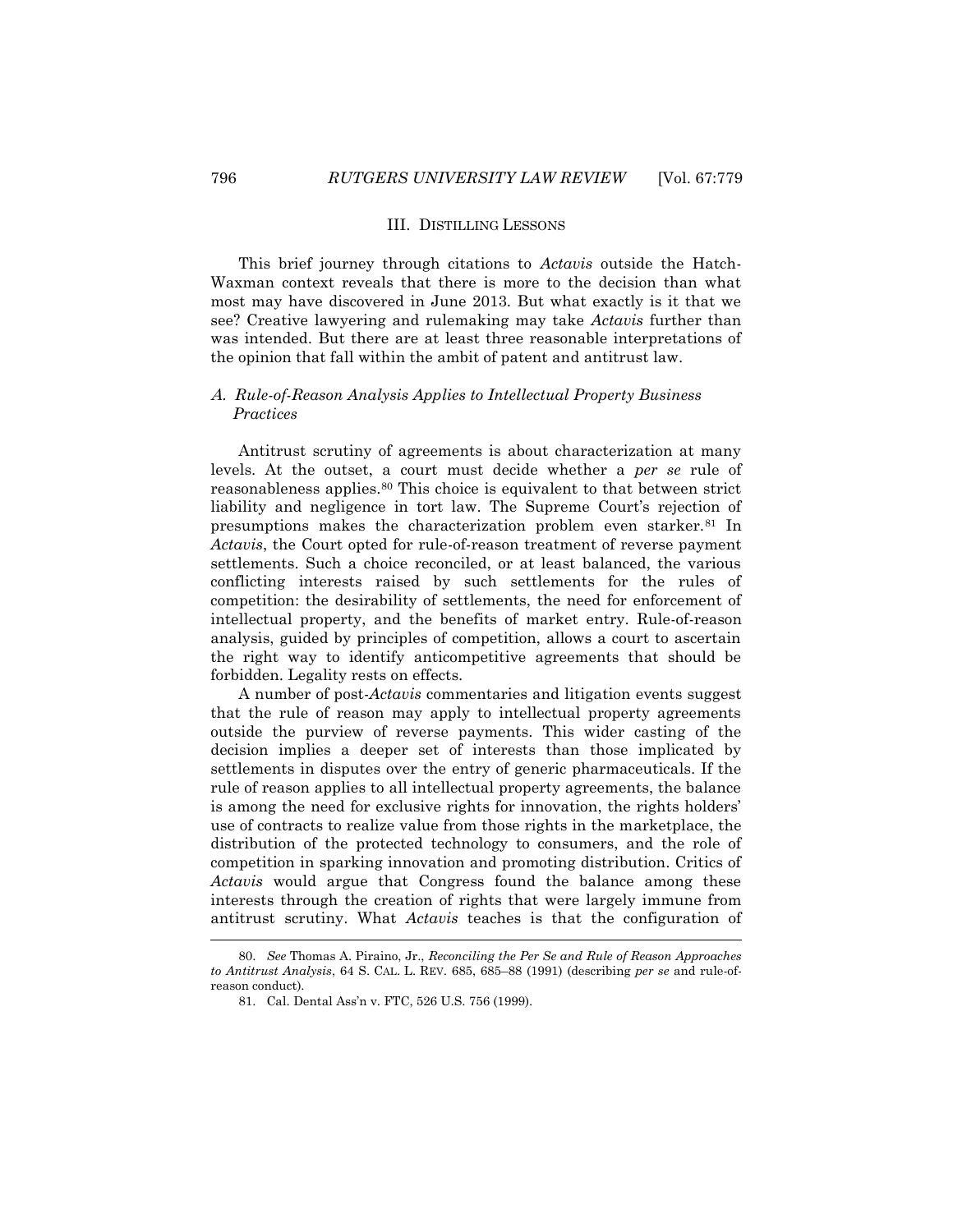rights cannot be separated from questions of competition. The rule of reason mandates consideration of the differing mechanisms for competition recognized under intellectual property and antitrust laws.

This first lesson asks much of the rule-of-reason analysis. Justice Brandeis looms heavily over this reading. In his famous opinion in *Chicago Board of Trade*, <sup>82</sup> Justice Brandeis promoted a strong form of rule of reason, with courts striking balances through empirical consideration of market effects. A critique of Brandeis's approach is that it is not practical for courts to engage in such analysis in all cases.<sup>83</sup> The consequence is less enforcement of the antitrust laws, as the rule of reason raises enforcement costs. Procedural and substantive rules would have to arise in order to contain reasonableness analysis. What would those limits be in a post-*Actavis* world of intellectual property and antitrust?

We do not fully know the answer to this last question. Presumptions are eschewed, but necessary. The presumption of validity in patent law may weigh in favor of patent rights in antitrust law. But business practices involving intellectual property proliferate without much guidance as to what is permissible. Justice Breyer offers a list of warning signs that a reverse payment agreement is unreasonable.<sup>84</sup> These signs include the size of the settlement, strength of the patent, and other factors. If we think common law antitrust and intellectual property evolves effectively, we might find that courts devise standards and checklists for other business practices. Such devices may develop into *per se* rules. Or, quite possibly, the costs to the judicial system for developing these standards may lead to retrenchment and a limitation on *Actavis* to its particular facts.

What would be desirable is some direction from Congress or, more likely, from the Department of Justice and FTC on the proper scope of *Actavis* and its rule of reason. Although the 1995 *Joint Guidelines* on

l

FTC v. Actavis, Inc., 133 S. Ct. 2223, 2237 (2013).

<sup>82.</sup> Chi. Bd. of Trade v. United States, 246 U.S. 231, 235 (1918).

<sup>83.</sup> *See, e.g.*, Maurice E. Stucke, *Does the Rule of Reason Violate the Rule of Law?*, 42 U.C. DAVIS L. REV. 1375 (2009).

<sup>84</sup> .

In sum, a reverse payment, where large and unjustified, can bring with it the risk of significant anticompetitive effects; one who makes such a payment may be unable to explain and to justify it; such a firm or individual may well possess market power derived from the patent; a court, by examining the size of the payment, may well be able to assess its likely anticompetitive effects along with its potential justifications without litigating the validity of the patent; and parties may well find ways to settle patent disputes without the use of reverse payments.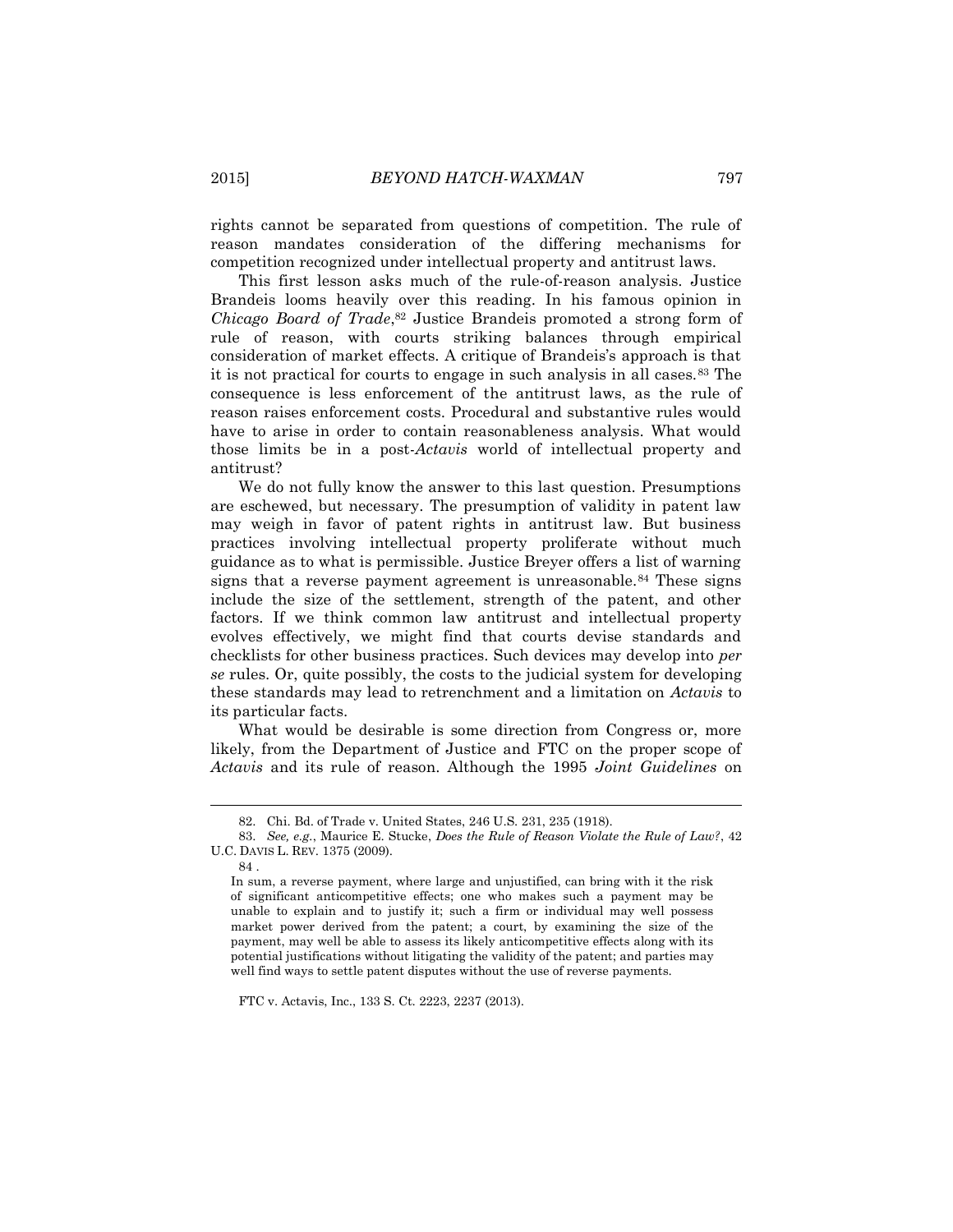intellectual property licensing were several decades in the making,<sup>85</sup> the applications of the rule of reason expounded there may shed light on the application of *Actavis* to other agreements involving patents and its sibling forms of intellectual property. The 1995 *Joint Guidelines* may serve as an intermediate step to a fuller statement on the application of *Actavis*. That next stage will be necessary if the chief lesson from Justice Breyer's decision is that the rule of reason governs all intellectual property transactions.

#### B. *Actavis is Not Limited to Regulated Industries*

The rich factual contexts in which *Actavis* has been raised during its brief existence points to its domain beyond the narrow world of Hatch-Waxman. Even if conceived in debates over generic pharmaceuticals, the facts of the case speak to limitations on market exclusivity created by intellectual property laws. According to Chief Justice Roberts, these limitations arise only if the patent was fraudulently obtained or enforced through sham litigation.<sup>86</sup> Justice Breyer notes that there are broader limitations arising from business transactions that might have an adverse effect on the market.<sup>87</sup> Justice Breyer's reading takes the holding outside the matter out from the strictures of specific market regulation.<sup>88</sup>

The challenging question is whether there are general rules of market competition that transcend specific markets or industries.

l

*Actavis*, 133 S. Ct. at 2239 (internal citations omitted).

87. "Given these factors, it would be incongruous to determine antitrust legality by measuring the settlement's anticompetitive effects solely against patent law policy, rather than by measuring them against procompetitive antitrust policies as well." *Id.* at 2231. 88.

Finally, the Hatch-Waxman Act itself does not embody a statutory policy that supports the Eleventh Circuit's view. Rather, the general procompetitive thrust of the statute, its specific provisions facilitating challenges to a patent's validity, see Part I–A, supra, and its later-added provisions requiring parties to a patent dispute triggered by a paragraph IV filing to report settlement terms to the FTC and the Antitrust Division of the Department of Justice, all suggest the contrary.

*Id.* at 2234 (internal citation omitted).

<sup>85.</sup> U.S. DEPT. OF JUSTICE & FTC, ANTITRUST GUIDELINES FOR THE LICENSING OF INTELLECTUAL PROPERTY § 2.2 (1995) [hereinafter JOINT GUIDELINES], *available at*  http://www.usdoj.gov/atr/public/guidelines/0558.pdf.

<sup>86.</sup>

If [the patent owner's] actions are within the scope of the patent, they are not subject to antitrust scrutiny, with two exceptions concededly not applicable here: (1) when the parties settle sham litigation, and (2) when the litigation involves a patent obtained through fraud on the Patent and Trademark Office.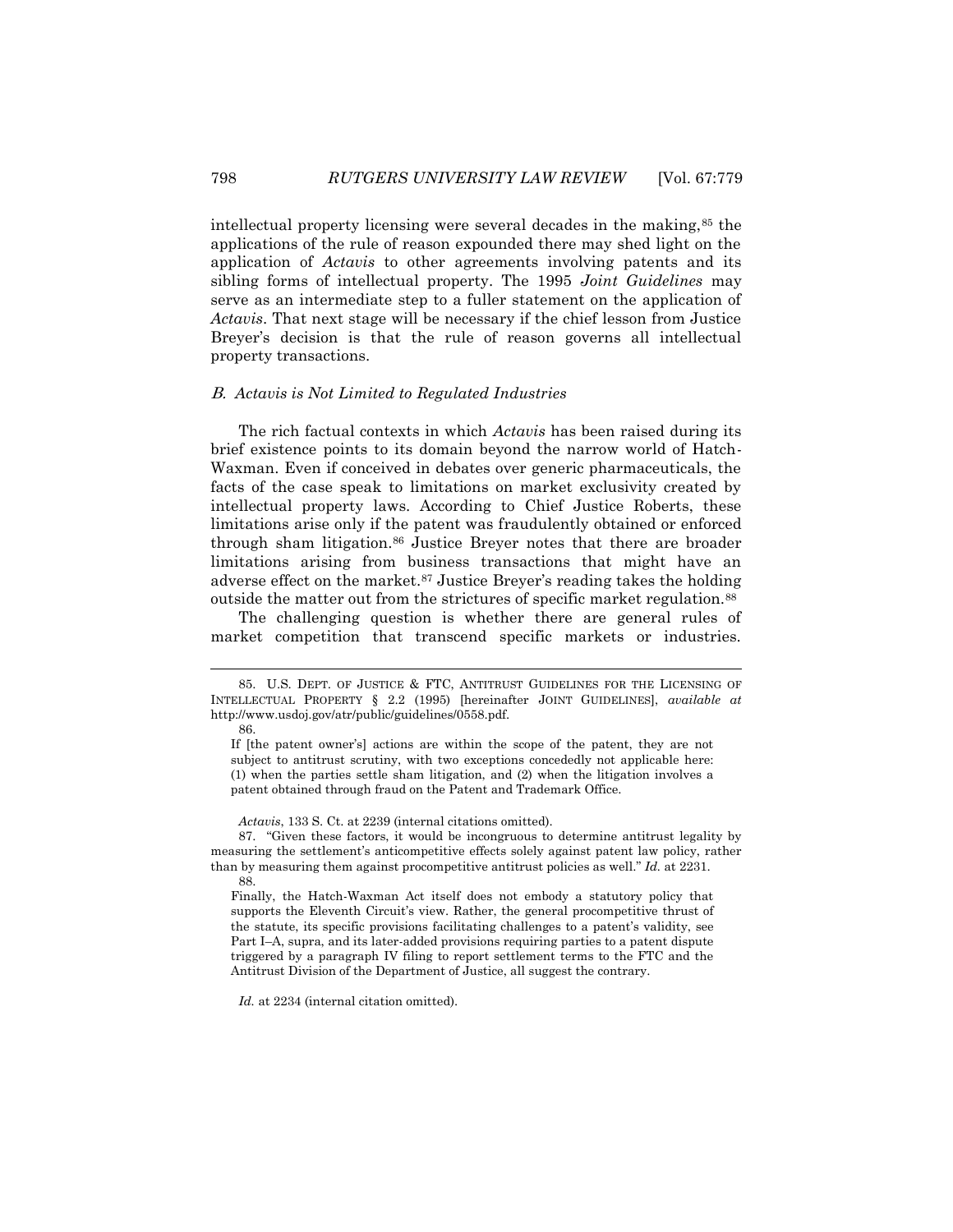Economic theory points to requirements on market demand, cost curves, information, and externalities that imply particular forms of competition.<sup>89</sup> Variations on these different dimensions lead to different competitive conditions, labeled perfect competition, oligopoly, monopolistic competition, and other ideal forms. The problem is that predictions on behavior and policy are not completely clear within these forms. Nor is it clear that these forms are exhaustive of the types of possible competition. What then are judges and policymakers supposed to do against the conflicting predictions?

Deference to Congress or state legislatures might offer some consolation. Hence, the antitrust exceptions for regulated industries avoid the complications of market analysis by relying on legislative findings and conclusions as enacted into statutes. As Congress deregulates, however, courts are thrown back onto the mass of economic studies from which to distill rules about competition. The Court's settling on rule-of-reason analysis in *Actavis* is a succinct way of saying case-bycase analysis is based on the facts of a particular market or industry. We are left with the dilemmas discussed in the previous subsection.

But the second lesson does not simply devolve into the first lesson. They are distinct despite potential overlap. What the second lesson teaches is that Justice Breyer has, to a large extent, taken the question of competition and intellectual property outside the purview of the legislature and placed it in the broader sphere of the common law. Statutory regulation is replaced with common law regulation. Whatever guidance courts can provide, however, is yet to be seen.

## C. *Inter Partes Settlement Should Be the Next Target of Antitrust Scrutiny Under Actavis*

Settlements of administrative actions might be the most salient extension of *Actavis*'s rule against anticompetitive patent agreements. These settlements are noticeable in the area of *inter partes* review, a new USPTO procedure to challenge patent validity under the America Invents Act. Replacing the ineffective *inter partes* reexamination created in 1999<sup>90</sup> under the 1952 Patent Act, the provisions creating *inter partes* review were effective as of September 16, 2012. The USPTO website

<sup>89.</sup> *See* HERBERT HOVENKAMP, THE OPENING OF AMERICAN LAW 212–13 (2015).

<sup>90.</sup> *See, e.g.*, Mark D. Janis, *Inter Partes Patent Reexamination*, 10 FORDHAM INTELL. PROP. MEDIA & ENT. L.J. 481 (2000).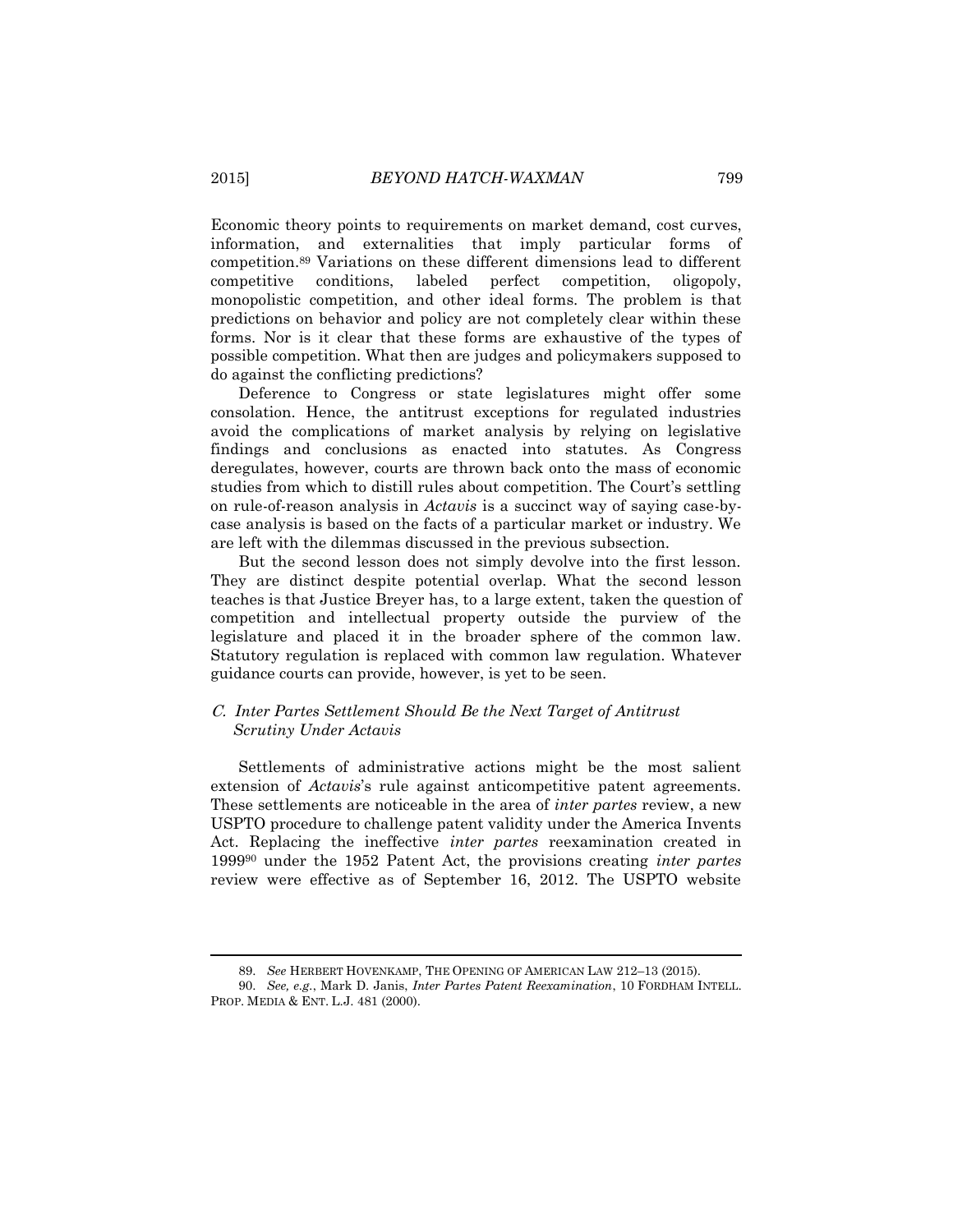reports that as of August, 2014, there have been 1700 *inter partes* review proceedings instituted.<sup>91</sup>

An *inter partes* review allows a party other than the patent owner to challenge the validity of a patent on novelty and non-obviousness grounds based on new prior art. A party other than the patent owner can initiate the proceeding upon nine months after the grant of a patent or upon completion of a post-grant review. This last proceeding was also created under the AIA and allows challenges on any substantial new question of patentability within nine months after the grant of a patent. Both *inter partes* reviews and post-grant reviews can be terminated through settlement. The terms of the settlement must be approved by the Patent Trial and Appellate Board before which such proceedings are held.

The *inter partes* review proceeding has been more often used than the post-grant review proceeding. This disparity reflects rules limiting postgrant review to covered business method patents before March 16, 2013. According to USPTO statistics, there have been 212 filings on covered business method patents as of the end of August, 2014.<sup>92</sup> Since the postgrant review process was fully implemented in March 16, 2013, there have been two reported proceedings on Westlaw.<sup>93</sup>

The purpose of both new proceedings is to permit early challenges to the validity of a patent. Since patent prosecution is an *ex parte* process, third parties cannot directly challenge patent validity. This approach contrasts with trademark prosecution which permits pre-grant opposition. Traditionally, third party challenges to patent validity occurred through litigation either as a defense to infringement or through a declaratory judgment action. With the implementation of *inter partes* reexamination in 1999, third party administrative challenges to validity became possible. But this procedure was found too cumbersome to use and was not popular. As a result, it was replaced with the *inter partes* and post-grant review procedures. To quote the language in the *Cascades* Joint Status Statement cited in Section Two, *inter partes* review (and by logical extension post-grant review) was implemented to allow third parties to challenge the validity of patents.<sup>94</sup>

<sup>91.</sup> U.S. PATENT & TRADEMARK OFFICE, AIA STATISTICS, http://www.uspto.gov/ aia\_implementation/statistics.jsp (last updated Aug. 31, 2014).

<sup>92</sup>*. Id.*

<sup>93.</sup> This information is based on a search conducted by the author on December 5, 2014. The search was done of 35 U.S.C. § 326 in the Patent Trial and Appeals Board Decisions database. According to data compiled on Lex Machina, one post-grant review was filed in 2013 and three in 2014.

<sup>94.</sup> Joint Status Statement, Cascades Computer Innovation LLC v. RPX Corp., No 4:12-cv-01143, 2014 WL 2739399, at \*4 (N.D. Cal. June 13, 2014).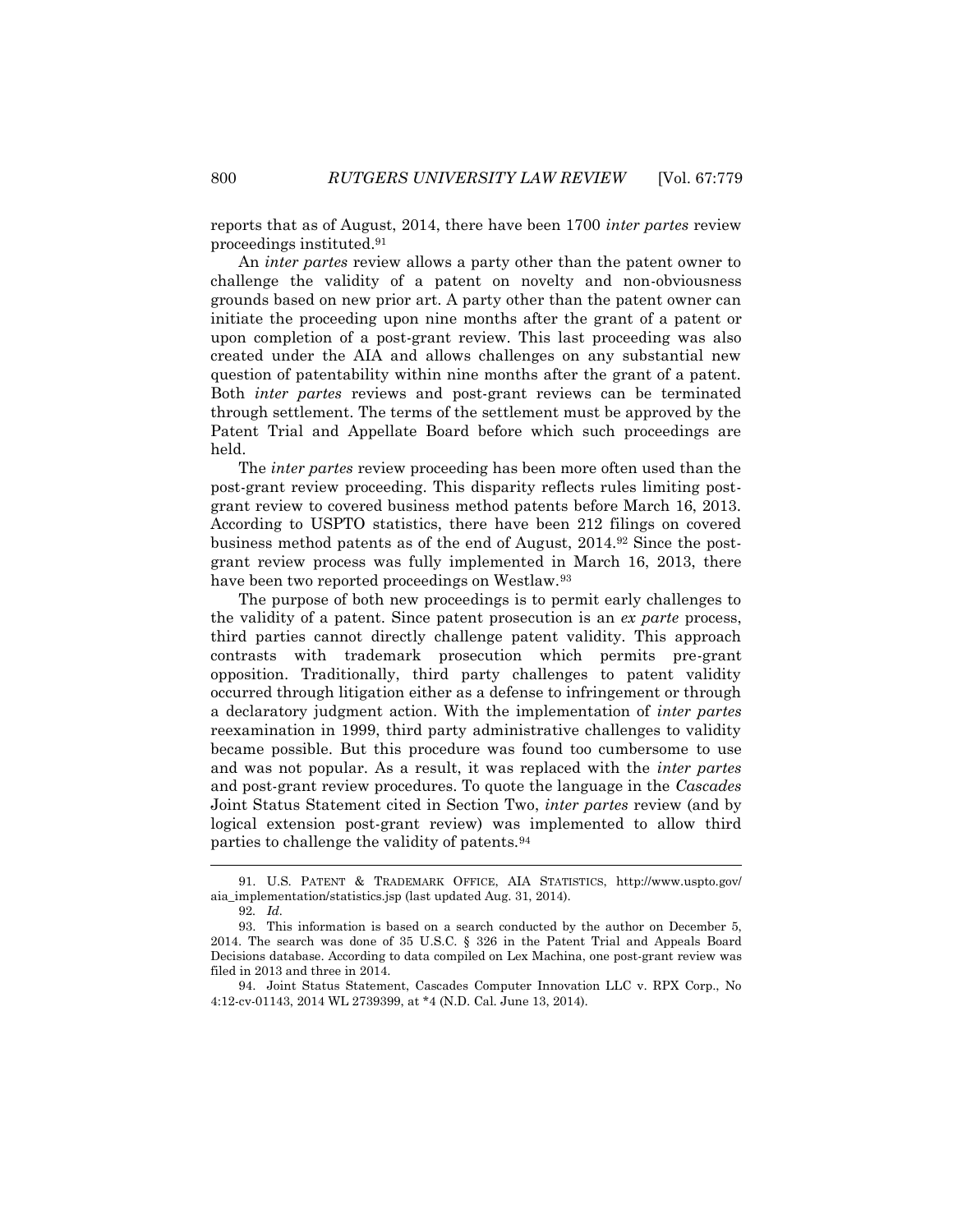Since September 16, 2012, there have been nearly 700 motions to settle *inter partes* review under section 317(a) or 317(b).<sup>95</sup> Space limitations restrict a full analysis of these motions and their dispositions here. The two motions discussed in Section Two—the one involving Blackberry, the other involving Medline—are the only ones that cite *Actavis*. Although those two references, both to Justice Roberts's dissent, support the settlement motions, there are reasons for further antitrust scrutiny of these settlements under the majority reasoning in *Actavis*. My main conclusion from this Article is that future antitrust enforcement actions should focus on *inter partes* settlements.

The principal reason for antitrust actions against *inter partes* settlements is the one articulated in the *Cascades* Joint Status Statement. The procedure was designed to protect against the harmful effects of invalid patents. Patents that should not have been granted provide no benefit for innovation. Furthermore, when enforced, invalid patents impose limits on competition either through an injunction or through a transfer of royalty payments, potentially bankrupting the alleged infringer. Property rights are misallocated with deadweight loss to society that provides no dynamic benefits. Settlements to *inter partes* proceedings would potentially fail under the rule of reason if there is evidence that a patent might be invalid.

Countering this argument against *inter partes* settlements would possibly be the typical counterpoint that settlement of disputes has inherent benefits.<sup>96</sup> This counterpoint is inapposite to the *inter partes* procedure. The virtue of settlements is touted in the instance of private disputes. Since litigation has costs both private and social, settlements mitigate those costs. Furthermore, settlements limit the escalation of litigation costs as each side seeks to obtain an adversarial advantage. However, in the case of administrative proceedings, these escalations of costs are more contained and less likely to occur. In addition, administrative challenges to patent validity are not a purely private dispute. Challengers serve the public interest by introducing prior art that may not otherwise be discovered and removing non-innovative patents from the system. Consequently, settlements for administrative proceedings do not have the same virtues as settlements of litigation.

More importantly, *inter partes* settlements are suspect under antitrust laws. Unlike reverse payment settlements, *inter partes* settlements do not temporally divide the market, requiring the

<sup>95.</sup> *See* 35 U.S.C. §§ 317(a)-(b) (2011).

<sup>96.</sup> *See* Prof'l Real Estate Investors, Inc. v. Columbia Pictures Indus., Inc., 508 U.S. 49 (1993).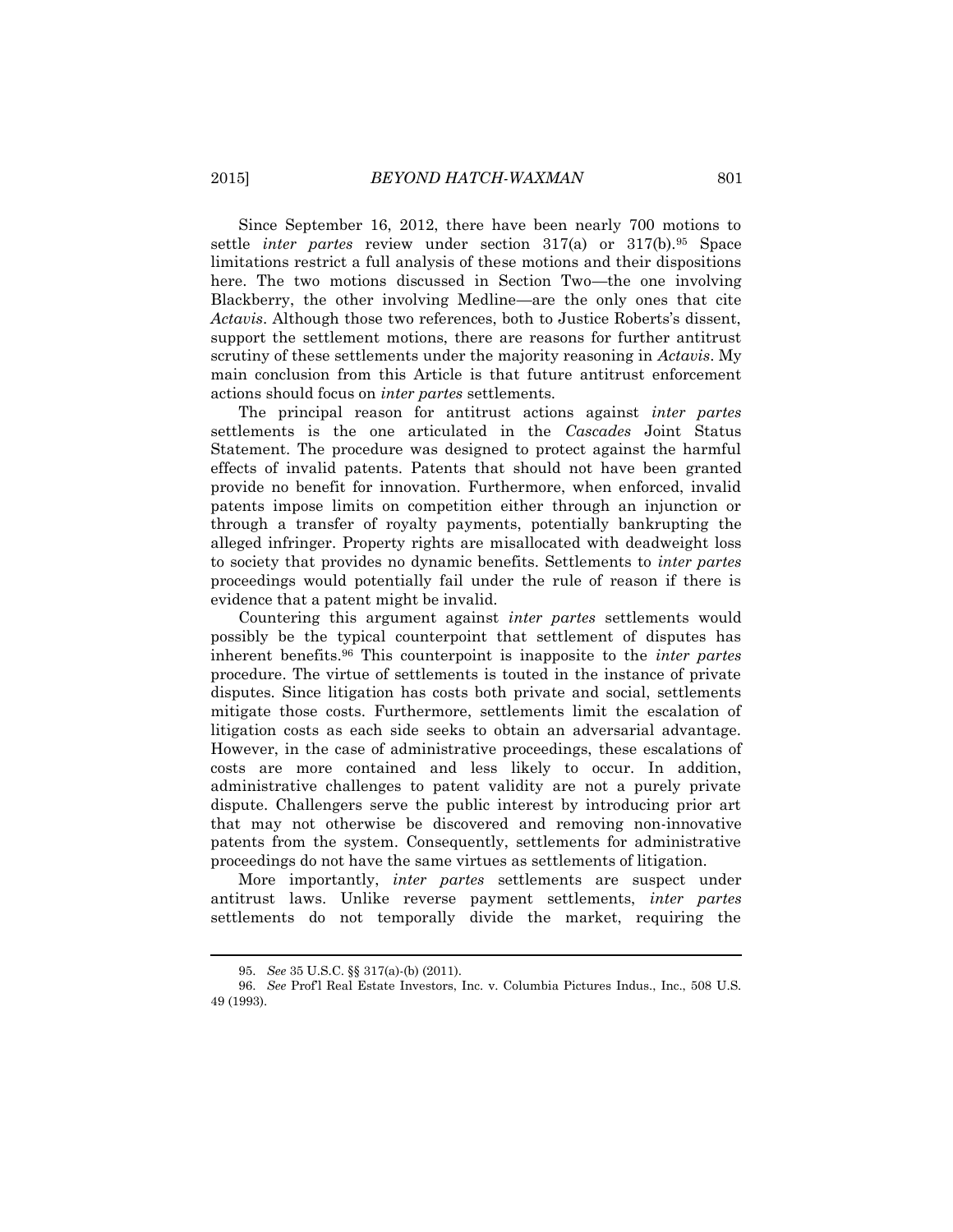challenger to stay outside the market for some time. But settlements requiring the challenger, often an alleged infringer, to drop the claims of invalidity in exchange for the dropping of a lawsuit sometimes permit invalid patents to continue. As a result, market entry is deterred, and invalid patents remain to be enforced. The result is similar to a market division that allows the patent owner to keep a market position while creating a barrier to entry not based on innovation or some other legitimate business advantage.

The challenge is to identify factors that permit a workable rule-ofreason analysis. As a matter of both theory and practice, the appropriate analysis would involve an assessment of patent validity that would not effectively disturb legitimate settlements. The closest analogy would be to a *Walker Process* claim where a patent was obtained through fraud on the USPTO. Under such claims, there must be evidence of fraud and of a harmful effect on the market from the award of the patent under Section Two of the Sherman Act. However, the claim I am proposing would be a Section One violation, which does not require a showing of market power and market harms as required for claims of monopolization. A "sham settlement," on the other hand, may give rise to an antitrust claim if there is strong evidence of patent invalidity and payments (cash or otherwise) that approximate splitting rents in a duopoly market. In this way, a sham settlement claim would be different from a sham litigation claim, which requires a showing of objective and subjective baselessness in bringing the infringement lawsuit.

The third lesson from the post-*Actavis* environment is that settlement activity other than reverse payments might be suspect. But the venue for settlement seems to have shifted from the courts to the USPTO. With this shift, antitrust enforcers need to change their gaze and investigate whether patent owners have found another way to shield their invalid patents from scrutiny.

## IV. CONCLUSION

The common law process is an evolutionary one, whether it applies to traditional state law actions or to interpretations of federal statutes. At the same time, narrow interpretations of a judicial decision are favored over broad and far-reaching ones. How judicially determined rules evolve is through the application of identified rules to new facts. Litigants play a critical role in expanding these applications as they utilize precedents in support of new propositions that aid in their arguments.

These well-known processes are at work in the evolution of our understanding of the *Actavis* decision. Although on the surface a narrow ruling, Justice Breyer's opinion resonates on several dimensions of the